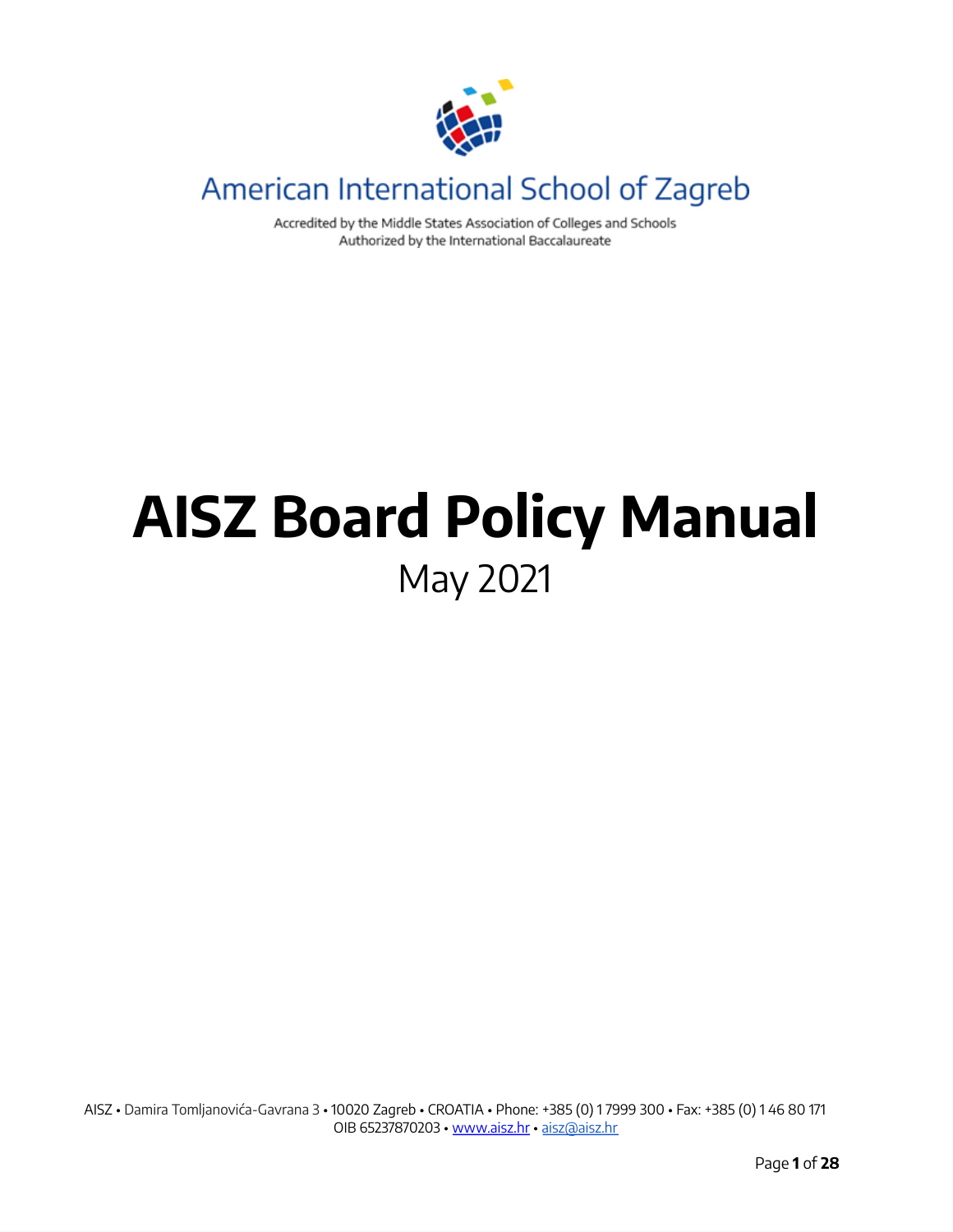

# **AISZ POLICY MANUAL INDEX**

## **1. The School**

- 1.1 Legal Status 1.11 Charter 1.12 Bylaws 1.2 Program Parameters
	- 1.21 Mission
	- 1.22 Vision
	- 1.23 Philosophy
	- 1.24 Religious and Political Neutrality
- 1.3 Governance
- 1.4 Accreditation
- 1.5 Non-discrimination Policy
- 1.6 Diversity, Equity, and Inclusion

# **2. School Board**

- 2.1 Powers and Duties of the Board of Directors
	- 2.11 Guiding Principles
	- 2.12 Board Member Responsibilities
	- 2.13 Board Member Conflict of Interest/Code of Conduct
	- 2.14 Board Powers under Emergency Conditions
- 2.2 Strategic Governance
	- 2.21 Board Goals
	- 2.22 Board Policy/Policy Development
	- 2.23 Board Calendar
- 2.3 Board Development
	- 2.31 Selection of Board Members
	- 2.32 Orientation, Retreats, & Appraisal
- 2.4 Board Protocols (Board Handbook)

# **3. Administration**

- 3.1 Director-Board Relationship
- 3.2 Director's Responsibilities
	- 3.21 Administrative Regulations
	- 3.22 Administration in Absence of Policy
- 3.3 Director's Contract
- 3.4 Director's Evaluation

# **4. Finances**

4.1 Financial Policy 4.11 Fiscal Authority 4.12 Finance Plan 4.13 Annual Budget 4.14 Reserves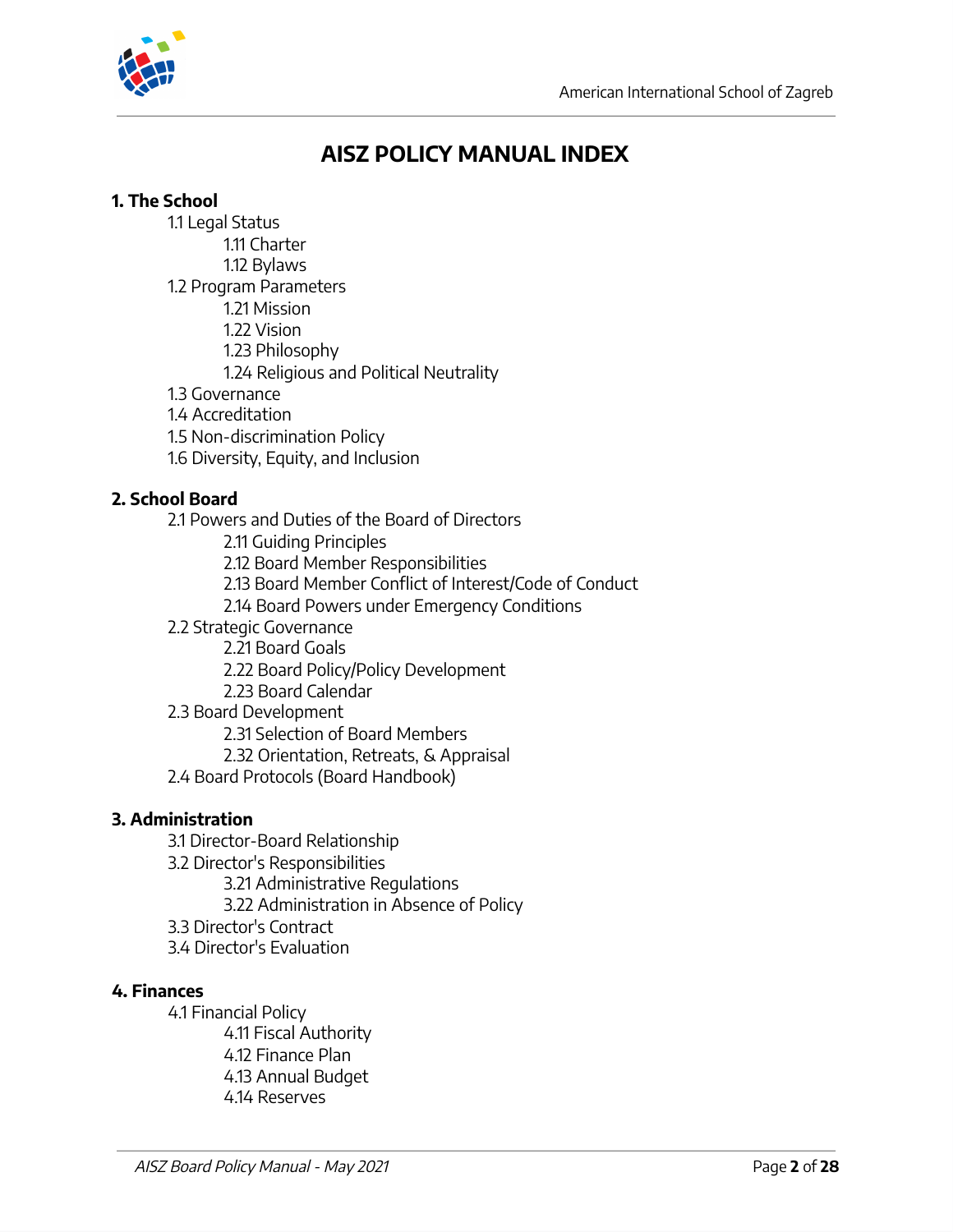

4.15 School Investment Program 4.16 Aid and Grants 4.17 Fundraising/Institutional Advancement/Gifts 4.2 Tuition, Fees, and Other Revenue 4.21 Tuition and Fee Refunds 4.3 Student Scholarships and Tuition/Fee Waivers 4.4 Business Office Accounting and Reporting 4.41 Financial Audit 4.5 Business Office Procedures Manual

#### **5. Operations**

5.1 Facilities 5.2 Safety and Security 5.3 Emergency Policies 5.31 Emergency Procedures Manual 5.32 Crisis Response 5.321 Force Majeure 5.322 School Closure/Dissolution 5.4 Operational Support Services 5.41 Transportation Program 5.42 Food Services 5.43 Health and Wellbeing 5.5 Risk management 5.51 Insurance 5.6 Tobacco, Nicotine, Alcohol and Drug Use and Abuse 5.7 Data Storage and Security 5.8 Acceptable Use of Technology

#### **6. Personnel**

6.1 Staffing Philosophy

6.12 Equal Opportunity

- 6.2 Job Classifications
	- 6.21 Qualifications and Job Descriptions
- 6.3 Faculty and Staff Recruitment and Assignment
- 6.4 Contracts/Terms and Conditions of Employment
	- 6.41 Compensation and Benefits
	- 6.42 Professional Development
	- 6.43 Supervision and Evaluation of Personnel
	- 6.44 Personnel Records
	- 6.45 Suspension/Termination
	- 6.46 Staff Complaints and Grievances
	- 6.47 Reduction in Workforce
- 6.5 Harassment Policy
- 6.6 Whistleblower Policy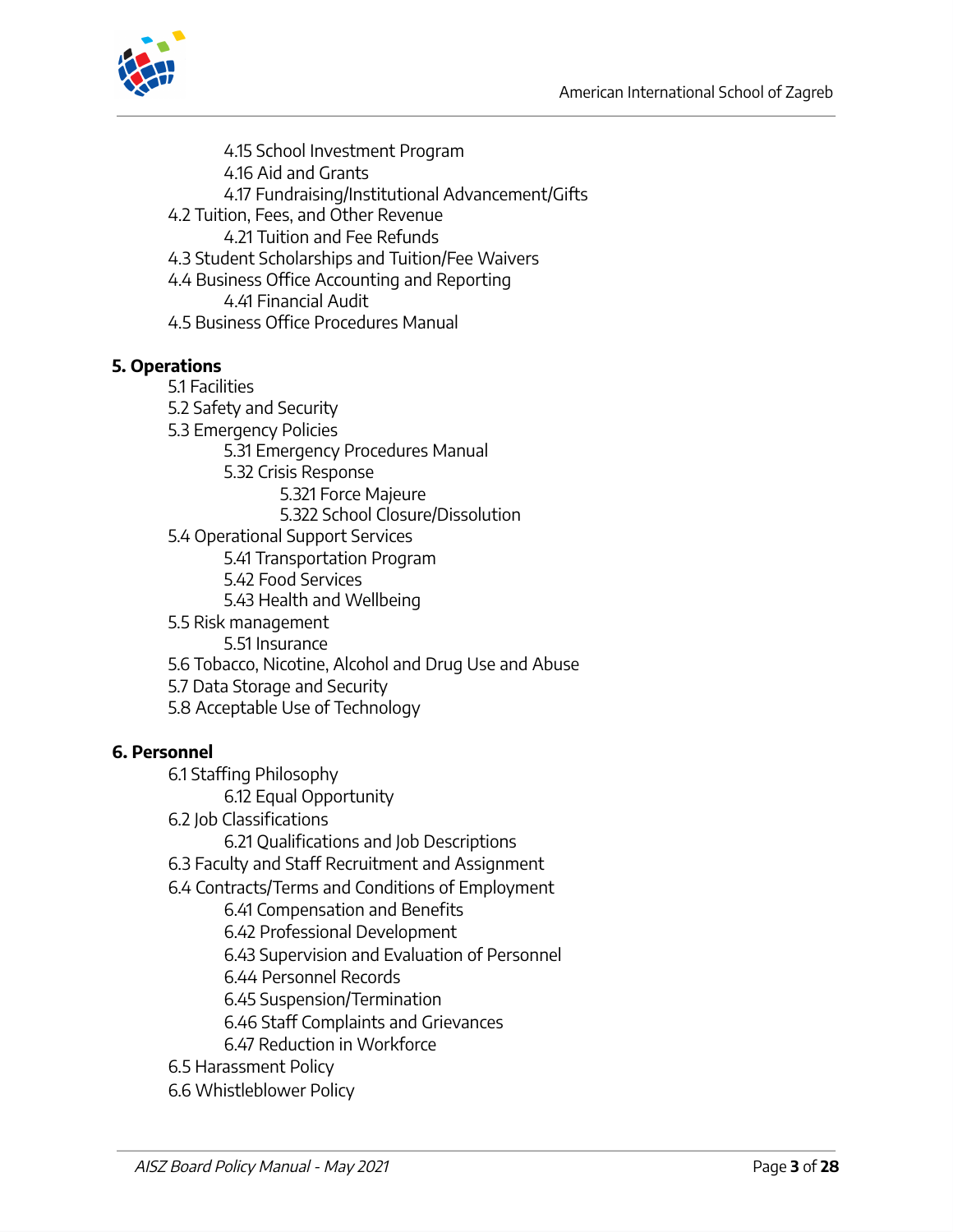

6.7 Human Resource Protocols (Human Resources Manual/Staff-Faculty Handbook)

#### **7. Instruction**

7.1 Educational Philosophy 7.11 Core Values 7.12 Learning Beliefs

7.13 Instructional Standards

#### 7.2 School Calendar

7.3 Curriculum and Instruction

7.31 Curriculum Development

7.32 Instructional Methods and Techniques

7.33 Material Selection/Controversial Issues

7.34 Academic Freedom

7.35 Technology Use

7.36 Virtual School

7.4 Student Support Services

7.5 Class Size

7.6 Activities Program

7.7 Graduation Requirements

#### **8. Students**

8.1 Admissions 8.11 Placement of Students 8.2 Student Rights and Responsibilities 8.21 Student Conduct 8.211 Student Discipline, Suspension, and Expulsion 8.22 Tobacco, Nicotine, Alcohol and Drug Use and Abuse Among Students 8.3 Student Welfare and Safety 8.31 Child Protection 8.4 Student Life

#### **9. Community/External Relations**

#### 9.1 Communications

9.2 Community Relations

9.21 Outreach to Community/Government

9.22 Media Involvement

9.23 Marketing and Development

- 9.24 Community Use of Facilities
- 9.3 Parent Involvement

9.31 Parent-Teacher's Organization

9.32 Parent Information

9.33 Parent Responsibilities and Interactions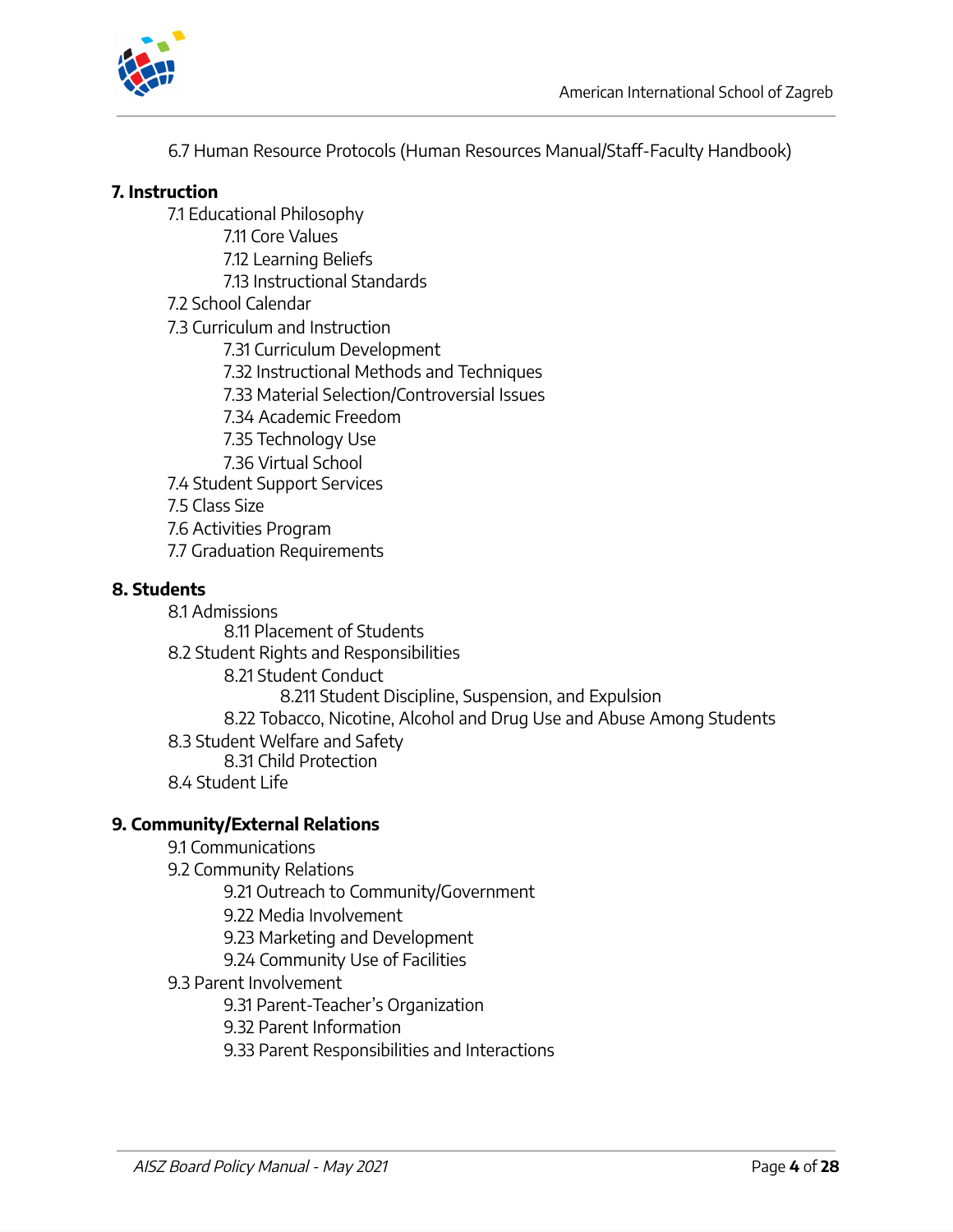

# **1. The School**

1.1 Legal Status 1.11 Charter

The American International School of Zagreb is a non-profit, private day school serving the needs of the children of the Zagreb community who would benefit from such an institution with instruction in the English language, international in character, and based on American educational philosophy and methods, as established in the Charter.

The American International School of Zagreb operates under the legal status of the Bilateral Agreement between the governments of the United States of American and the Republic of Croatia, signed in 2001 in Zagreb, Croatia.

1.12 By-laws

The By-Laws stipulate the composition and structure of the School Board and set forth its authority and responsibilities.

1.2 Program Parameters 1.21 Mission

We develop skills and character for futures rich with promise.

1.22 Vision

Experiencing the Future, Today.

1.23 Philosophy

AISZ encourages the development of sound and productive relationships between and amongst all members of the school community.

1.24 Religious and Political Neutrality

AISZ maintains the posture of neutrality on all matters relating to religion and politics. The School will not proselytize a specific religious belief but will advance students' knowledge and understanding of the role that religion plays in the social, cultural, and historical development of civilization.

1.3 Governance

The governance of the school shall be exercised by a School Board, as set forth in the Charter and By-Laws.

1.4 Accreditation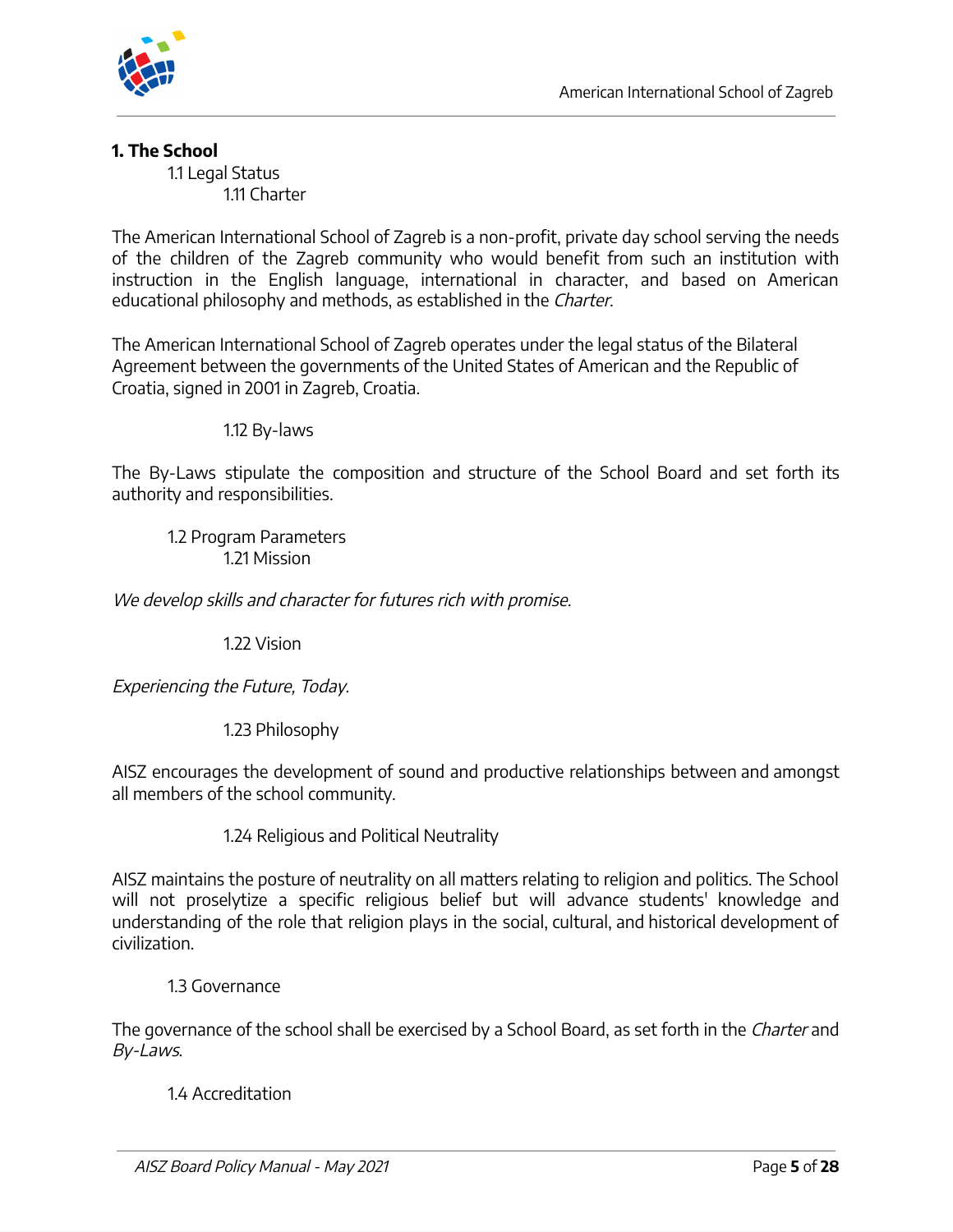

AISZ will maintain accredited status with the Middle States Association of Colleges and Schools.

1.5 Non-discrimination Policy

AISZ does not discriminate on the basis of age, gender, national origin, race, religion, political affiliation, or sexual orientation.

Any employee or student of the School who discriminates against another employee or student is subject to discipline.

The Director shall ensure that this policy is observed, enforced, and promoted, and establish a process to investigate complaints promptly and take corrective and/or disciplinary action as necessary.

#### 1.6 Diversity, Equity, and Inclusion

In fulfilling our mission, AISZ is dedicated to creating systems that value the unique contributions of all students and staff to our school and fully engage all members of our school community in achieving our vision. We commit to explicitly embedding a diversity, equity, and inclusion lens in our organizational and learning culture. The Director is responsible for ensuring that our school culture embodies practices honoring and demonstrating diversity (the collective mix of differences and similarities amongst individuals within our community), equity (equitable access to success across our school's programs), and inclusion (an environment in which all individuals feel a sense of belonging) in our diverse community.

Any established breach will be regarded as a breach of the Student Code of Conduct or Faculty Code of Professional Conduct as appropriate.

These values are encapsulated in AISZ Diversity Charter and supported by *The United Nations* Declaration of Human Rights and The United Nations Convention on the Rights of the Child. AISZ also subscribes to tenants of the European Union and Croatian Diversity Charters.

#### **2. School Board**

2.1 Powers and Duties of the Board of Directors

The Board acts in accordance with its responsibilities to the members of the AISZ Community and the U.S. Embassy in Croatia. Specifically:

- ❏ The school and Board conduct operations in accordance with the AISZ Charter, By-Laws, and Bi-Lateral Agreement between the governments of the Republic of Croatia and the United States.
- ❏ The school and Board conduct affairs acknowledging a special relationship with the U.S. Embassy in Croatia.

2.11 Guiding Principles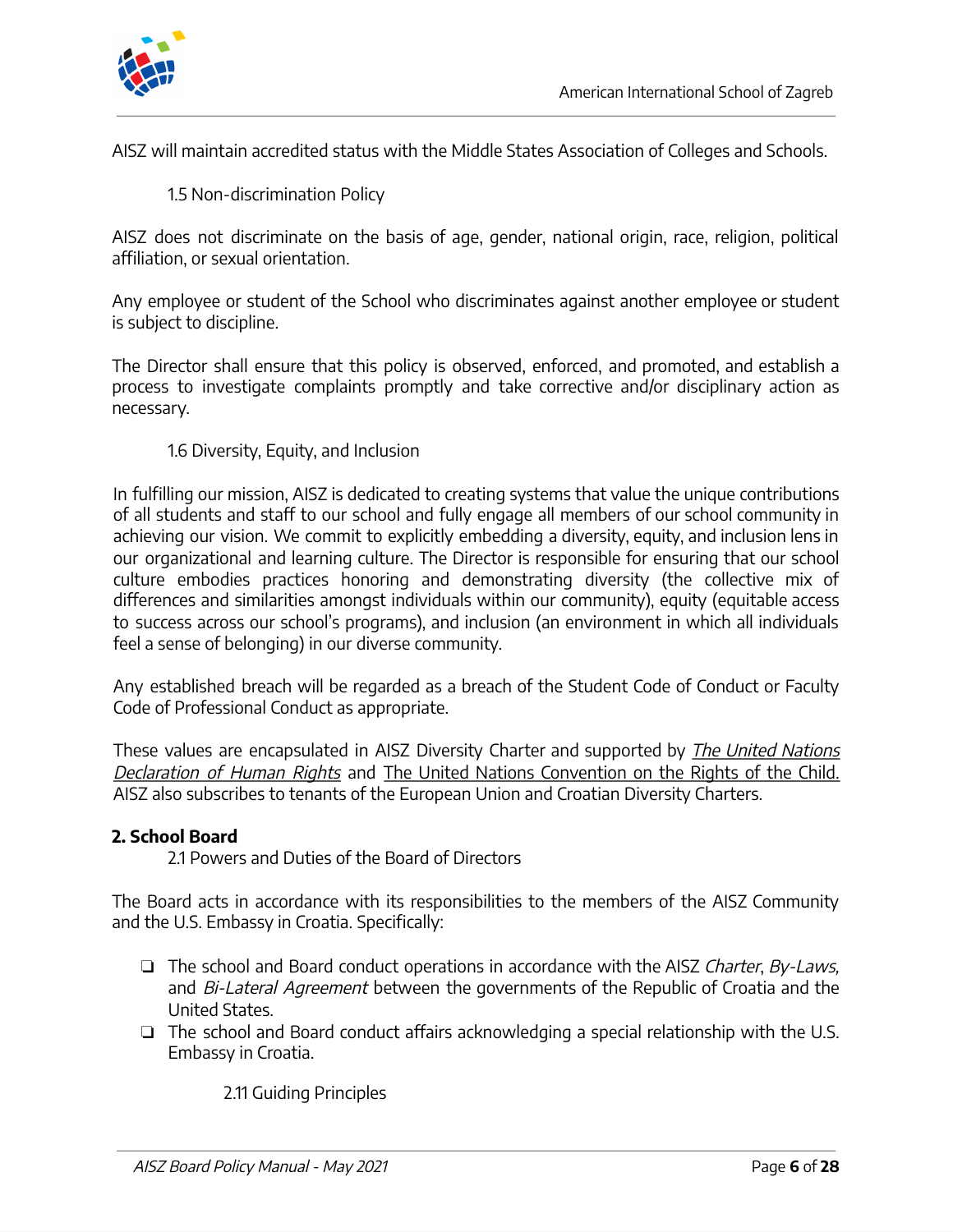

Decisions and actions taken by Board and administration are directed by the following guiding principles:

Our Mission Statement: We develop skills and character for futures rich with promise.

Our Vision Statement: Experiencing the Future, Today.

2.12 Board Member Responsibilities

All members of the School Board shall:

- ❏ Be motivated primarily by an earnest desire to serve AISZ and the children it educates.
- ❏ Maintain a student focus in all decision-making.
- ❏ Be accountable for the financial well-being of AISZ.
- ❏ Be responsible to AISZ rather than any individual group or agenda.
- ❏ Establish, in partnership with the Director, priorities and policies for AISZ, which are consistent with the Mission.
- ❏ Recognize that legal authority rests with the Board, not any individual member.
- ❏ Honor majority decisions once made.

The AISZ Board has primary responsibility for:

- ❏ Undertaking and monitoring on-going strategic planning.
- ❏ Establishing and communicating priorities and policies to provide the strategic direction of AISZ.
- ❏ Maintaining fiduciary oversight by ensuring the long-term stability and success of AISZ.
- ❏ Ensuring legal compliance.
- ❏ Setting broad policy.
- ❏ Serving as an advocate of AISZ and its mission.
- ❏ Monitoring the implementation of AISZ policies.
- ❏ Evaluating AISZ's effectiveness in achieving its mission.
- ❏ Evaluating the effectiveness of the Board itself.
- ❏ Hiring, establishing terms of appointment, and termination of contract of the Director.

2.13 Board Member Conflict of Interest/Code of Conduct

Members of the Board agree to abide by the following Code of Conduct and must annually sign the Board Member Code of Conduct at their first Board meeting of the school year:

- ❏ Respect the confidentiality of privileged information, which comes before the Board and not discuss confidential matters of the Board outside meetings of the Board or Board committees.
- ❏ Respect the authority of the Director of AISZ to implement the policies of the Board.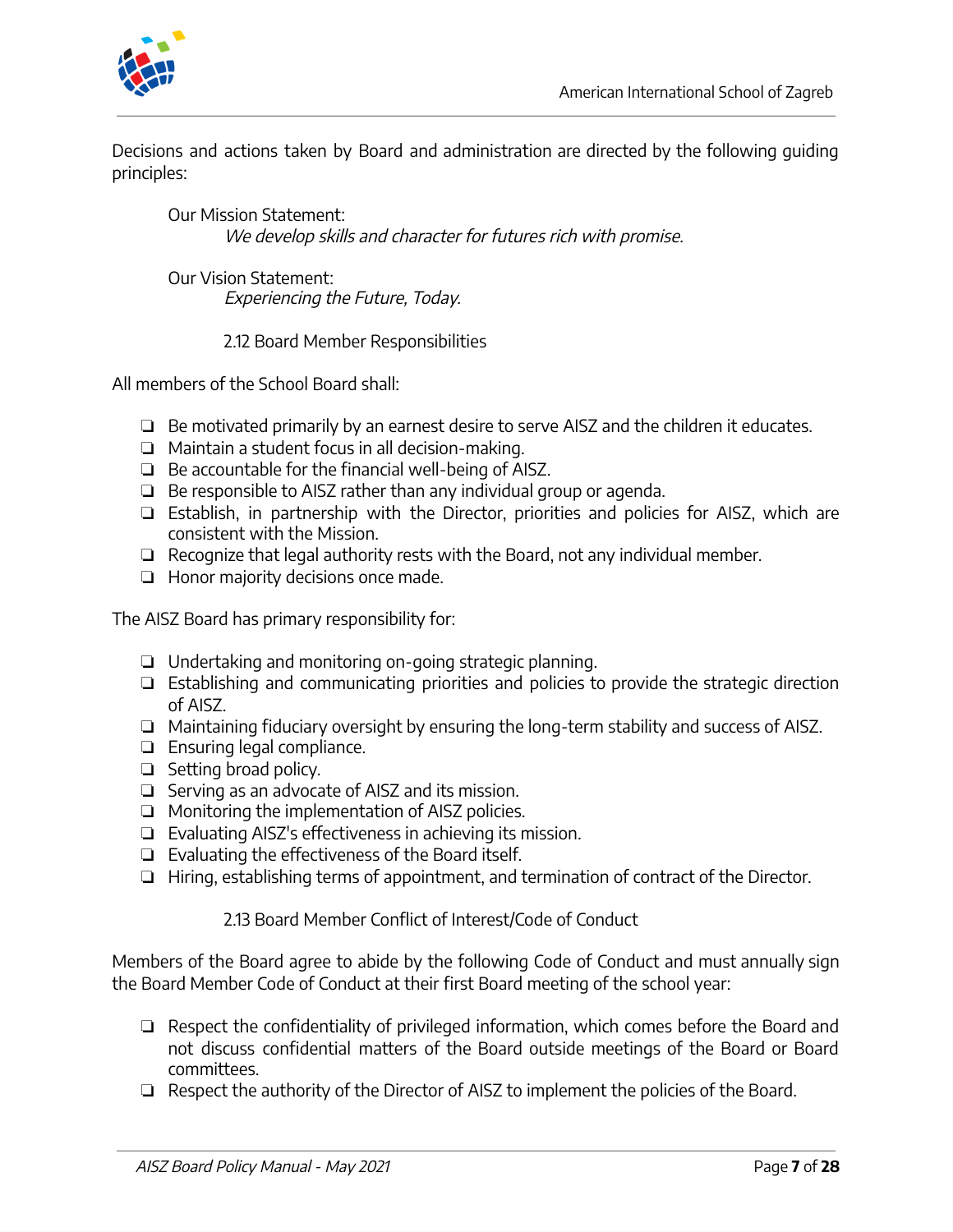

- ❏ Consider all viewpoints and listen to the opinions of other Board members and other parties before making final decisions.
- ❏ Communicate honestly and share with other Board members information relating to matters with which the Board is or should be concerned.
- ❏ Treat other Board members with respect and consideration.
- ❏ Avoid any conflict of interest.
- ❏ Avoid raising individual concerns or matters unless Board policy implications are involved;
- ❏ Endeavor to attend all Board meetings.
- ❏ Strive to make all decisions by consensus and support all decisions recognizing that the Board is one unit.
- ❏ Facilitate efficient Board actions and deliberations by devoting due time, thought and study to the duties and responsibilities to the position.
- ❏ Understand and act in accordance with the roles and guiding principles of the Board.

# 2.14 Board Powers under Emergency Conditions

In exceptional circumstances where it is deemed inadvisable or unfeasible for a quorum of the Board members to assemble physically, the use of video technology will suffice to fulfill meeting requirements, including deliberation of both agenda and non-agenda items and approval of decisions, as per in-person protocols. The Chair is authorized to determine when such "virtual" meetings are warranted. Quorum and voting requirements remain the same for "virtual" meetings.

# 2.2 Strategic Governance

AISZ will implement and periodically review the strategic plan and goals. To this end:

- ❏ The Board will undertake and monitor ongoing strategic planning.
- ❏ The Board will develop plans to achieve the School's integrated strategic, financial, and facilities goals.
- ❏ The Board will evaluate the school's effectiveness in achieving the School's mission and meeting its goals.

# 2.21 Board Goals

In order to promote ongoing effective governance, the Board will adopt Board goals for the operational and strategic work of the Board, develop action plans accordingly, assess the results, and adjust as needed.

# 2.22 Board Policy /Policy Development

The American International School of Zagreb (AISZ) School Board develops and periodically reviews policies with the aim of ensuring that programs and activities are consistent with the school's mission and vision. The Board, as outlined in this Policy Statement sets the broad parameters that direct the actions of the administration and school staff. To this end: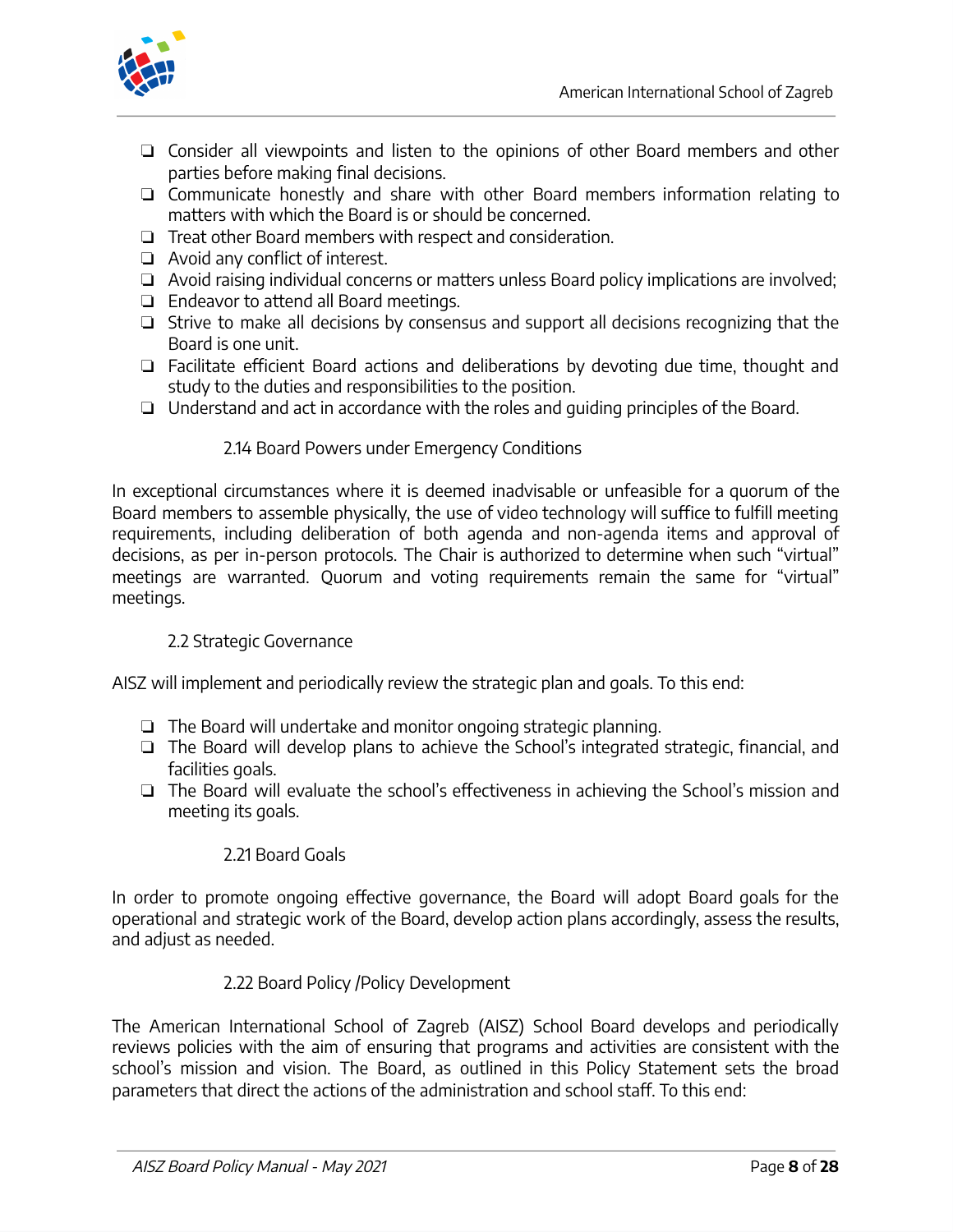

- ❏ Policy at the AISZ is defined as the setting of direction for the school in a way that orients actions by the administration, staff and Board. Policy should be broad enough to indicate the line of action that needs to be taken but narrow enough to give the administration clear guidance.
- ❏ The Board and administration have adopted an approach of "ends and means, " where the ends are the concern of the Board and the means are the concern of the administration.

The Board establishes, documents and follows procedures for revising policies included in the AISZ Board Policy Manual. Revisions to this Policy Manual will require a vote of 5 of 7 Board members.

#### 2.23 Board Calendar

The Board will maintain an up-to-date Board calendar.

2.3 Board Development

Each member of the Board will participate in Board development programs in accordance with the Board's adopted practices, as they may be updated from time to time.

#### 2.31 Selection of Board Members

The selection of the Board's seven voting members and relevant eligibility and terms of office conditions are stipulated in the By-Laws.

The Board reserves the right to remove a member of the Board when there is just cause. Just cause will be interpreted as any action or association of a Board member, which places the integrity, and well-being of the school, the faculty, the students, the Board, or individual Board members at risk.

#### 2.32 Orientation, Retreats, & Appraisal

The ongoing development of the capacity of the Board is of great importance. In recognition of that need, the Chair and Director shall ensure planning and execution of orientation of new Board members, an annual "retreat" of the full Board, and a summative self-appraisal process of the Board, on which basis subsequent Board goals are based.

Each new Board member shall receive a copy of the *Charter, Bi-Lateral Agreement, Bylaws*, and Policy Manual promptly upon being elected or appointed to the Board.

#### ADDITIONAL INFORMATION PROVIDED TO BOARD MEMBERS:

Most recent Strategic Plan Most recent Accreditation Report The most recent audit of the school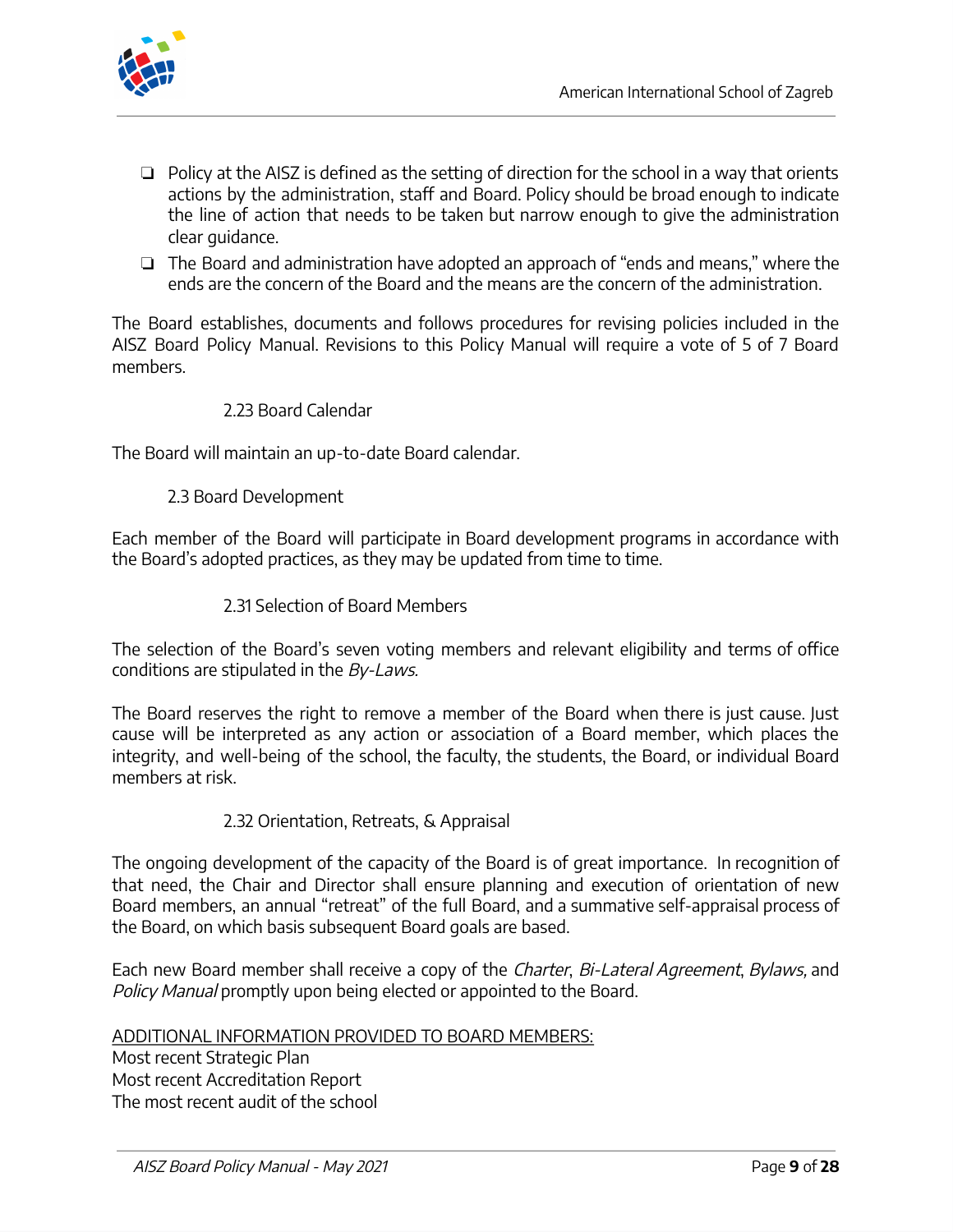



The most recent annual financial report of the school Board Essential Agreement (for signature)

The Board will conduct a self-evaluation of its work twice annually (January and June).

Board Protocols (Board Handbook)

The Board Handbook serves to provide operational guidance for the work of the Board. All Board members are expected to be familiar with the protocols so described. Authority to amend that Handbook rests with the Board and can be done as needed by a simple majority vote.

# **3. Administration**

3.1 Director-Board Relationship

The Board will maintain a co-operative and effective working relationship with the Director.

The Board believes that the establishment of policy is the function of a School Board and that the execution of policy should be the function of the Director and school staff.

#### 3.2 Director's Responsibilities

The Board will develop and maintain a clear, written description of the duties and responsibilities of the Director.

Delegation by the Board of its executive powers to the Director provides freedom for the Director to manage the school within the scope of Board policy and allows the Board to devote its time and effort to strategic planning, policy-making, and appraisal functions.

The Board holds the Director responsible for the administration of its policies, the execution of Board decisions, all operational functions of the school program, and for keeping the Board informed about school operations and issues.

The Board encourages the Director to take an active and creative role in the initiation of new processes and procedures to achieve the mission/vision and educational goals of AISZ.

#### 3.21 Administrative Regulations

A set of Administrative Regulations stipulating procedures and guidelines for the implementation of Board Policy shall be maintained by the Director. The Board reserves the right to review such regulations at its discretion, but it shall revise or veto such regulations only when, in the Board's judgment, they are inconsistent with policies adopted by the Board. The Board will be provided with links to all regulations issued by the administration.

3.22 Administration in Absence of Policy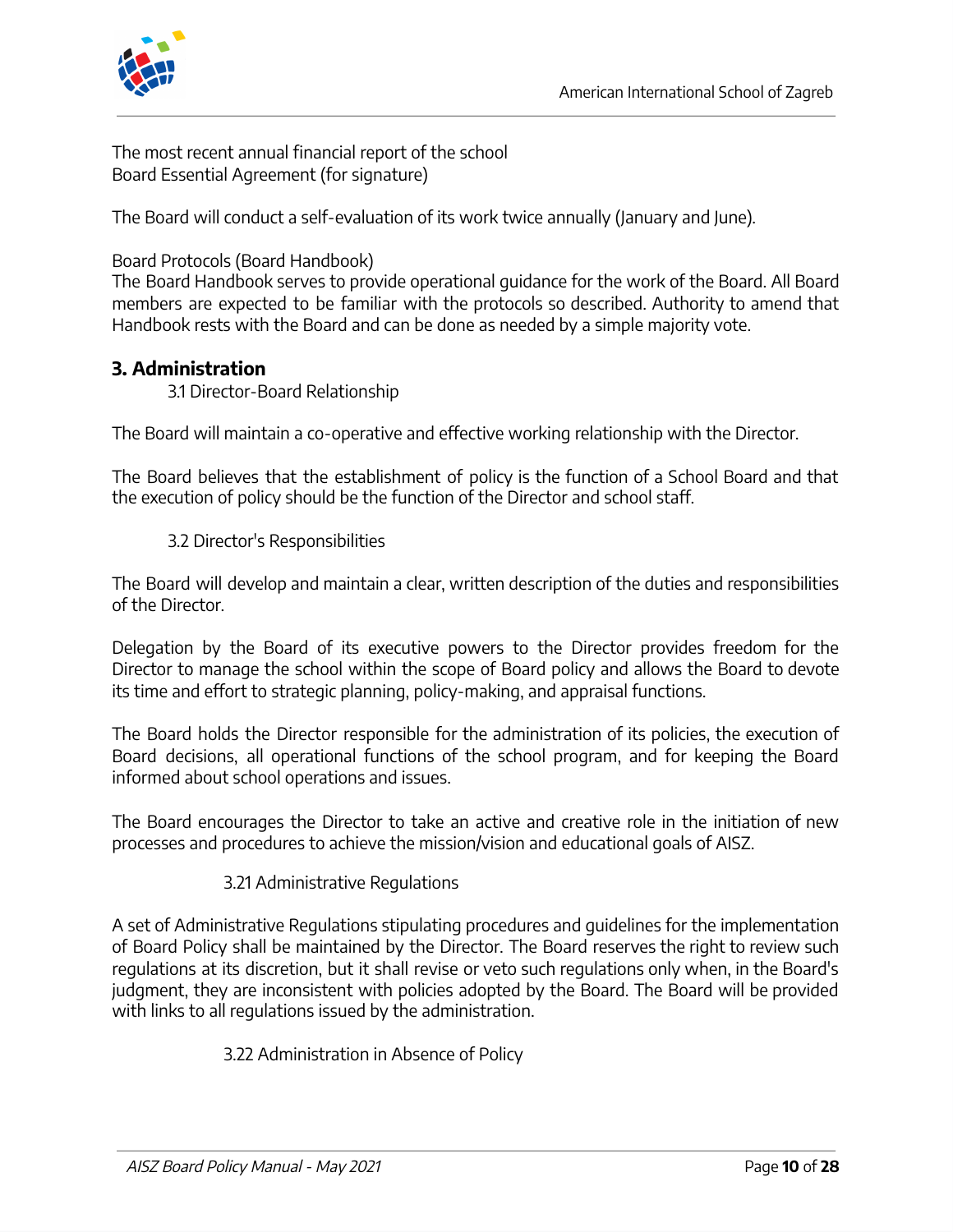

The Director is responsible for the administration of the School in accordance with Board policies. When circumstances require immediate action, but existing policies provide no guidelines, and there is no time to consult either the full Board or the Chair, the Director is empowered to take appropriate action. The Director shall report such action to the Board at the earliest opportunity.

# 3.3 Director's Contract

The Board shall execute a decision regarding the renewal of the Director's Contract and associated terms and conditions in a timely way such as to ensure due process for all parties and allow for effective transition should the contract not be renewed. Guidelines for contract renewal, non-renewal, and termination are stipulated in the Director's Contract.

3.4 Director's Evaluation

One of the Board's chief responsibilities is nurturing and promoting the professional development of the Director. One fundamental component of that process is the review of the Director's performance.

The evaluation process is meant to be growth- and improvement-focused. The tools used in that process should be developed collaboratively by the Board and Director, based on a clear mutual understanding of expectations, including those established in the Job Description, Board-approved annual goals, and other documented goals that might arise during the school year.

The Board will maintain a written procedure on the evaluation of the Director and evaluate the Director on an annual basis; the Board will work with the Director to set his/her goals for each School year no later than the November Board meeting, conduct a mid-year assessment in January and prepare a written evaluation report in May.

#### **4. Finances**

4.1 Financial Policy 4.11 Fiscal Authority

All financial authority is vested in the Board, supported by the Finance Committee. No financial transactions may be executed on behalf of the School unless approved by the Board or by an individual to whom the Board has delegated authority, such as the Director and Business and Operations Manager.

Specific guidance regarding that delegated authority is established in the AISZ Business Office Procedures Manual.

#### 4.12 Finance Plan

AISZ maintains financial planning and resource allocation procedures that ensure that the school and programs are sustained by secure financial management.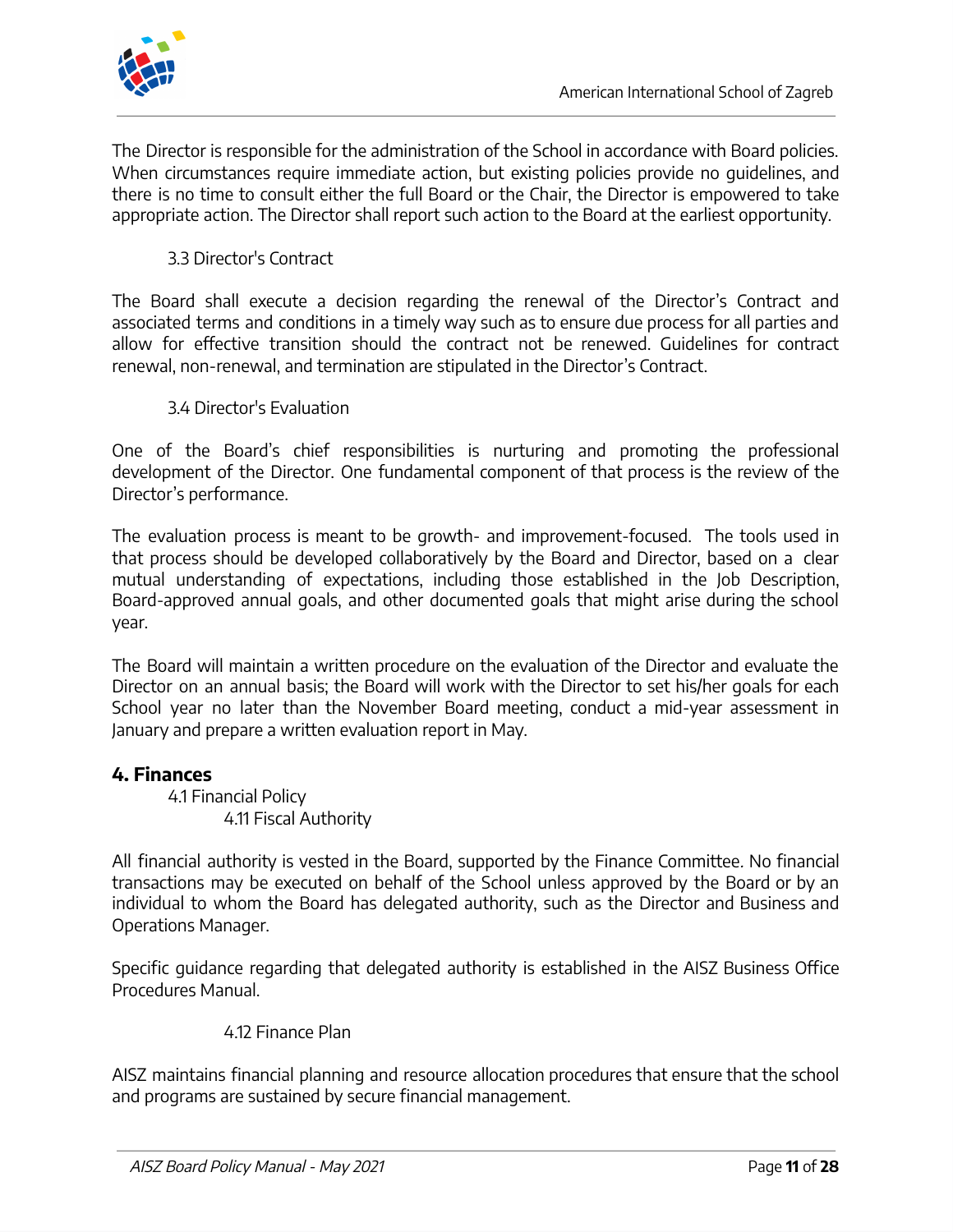

#### 4.13 Annual Budget

The Board adopts an annual school fees schedule for the next fiscal year no later than March of the year previous. The Finance Committee reviews the Budget by March of the previous year. The final budget is adopted in September of the current year once enrollment and admissions settle. Revisions to the budget and fees are considered periodically.

The Administration communicates a written summary of the adopted budget to the members of the AISZ Community.

#### 4.14 Reserves

The school maintains a special account designated as the Operating Reserve Fund, which is reviewed annually, for purposes of covering twenty-five percent of the school's annual operating expenses in the event of an emergency.

The school maintains a Capital Reserve Fund, for purposes including, but not limited to: financing major construction work, servicing principal and interest payments of the loan in case of a sudden short-fall in the school's operating income, and the application of bridge financing for capital expenditure purposes. For the term of any loan obligation, the goal is to reach and maintain a minimum of 50% of the annual debt service requirement (principal and interest).

#### 4.15 School Investment Program

The Board authorizes an investment program where the primary objective is to provide safety and liquidity of capital in order to support the School's programs. The investment program will be administered by the Finance Committee in accordance with guidelines established in the Business Office Procedures Manual.

#### 4.16 Aid and Grants

Decisions to accept funds from government foundations or private sources are made by the Board. Such grants must comply with the conditions and requirements stipulated in the Business Office Procedures Manual.

#### 4.17 Fundraising/Institutional Advancement/Gifts

The Board decides on the solicitation of funds in the name of the school.

The Board may establish a fund-generating program to provide for the security and prosperity of the school, for purposes including financial aid, facilities enhancement, and future growth.

# 4.2 Tuition, Fees, and Other Revenue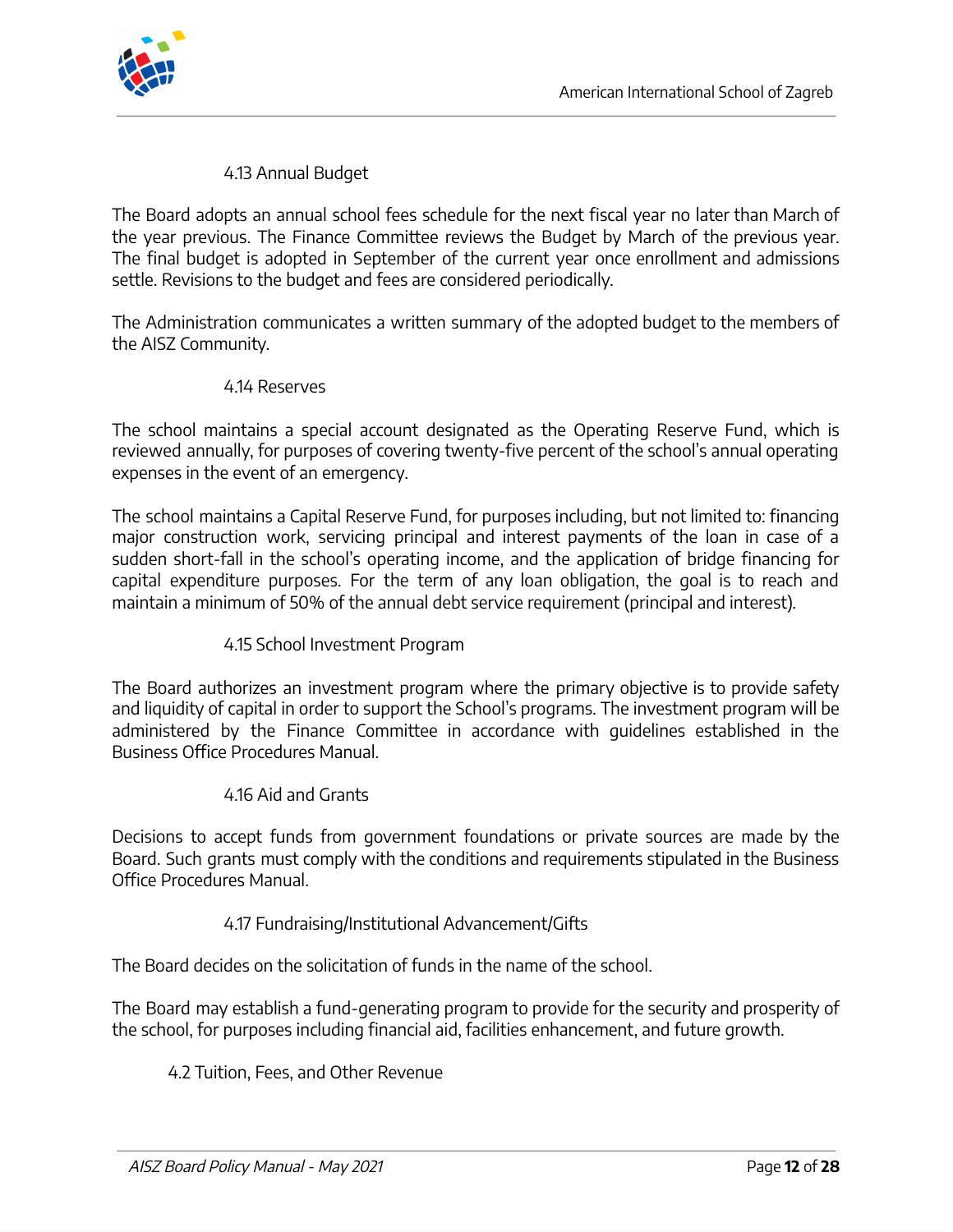

As a non-profit entity, the School seeks to take in as revenue funds sufficient only to meet all appropriate operating and capital expenses to support the mission of the School and to provide prudent reserves for future needs.

Accordingly, tuition will be set annually by the Board upon recommendation of the Finance Committee. Protocols for developing that recommendation are stipulated in the Business Office Procedures Manual.

# 4.21 Tuition and Fee Refunds

The School does not reimburse any tuition payment for a current semester because of a student's absences, withdrawal, suspension or expulsion. However, first semester payments will be reimbursed if the School is notified of a transfer before the school starts.

Capital assessment and application fees are not refundable.

Tuition is due in full for any quarter in which a student has attended or started School. For any quarter unattended, 50% of the full tuition for that quarter is due. In the event of forced closure of the School for any reason, tuition for the remainder of the year will be refunded to the parent or guardian on a prorated basis after all other financial obligations of the School have been met.

In no event shall any fees other than tuition be refunded or prorated.

#### Long-Term School Closure

In the event whereby the school is forced to close and is not re-opened in sufficient time to provide a minimum school year (as defined by the Board), the Board will decide if and how much of the paid tuition the school will refund to parents/sponsoring organizations who have paid 100% of their children's tuition. Should a minimum school year be offered as defined by the Board, no refund will be given to parents/sponsoring organizations. This does not apply to situations where the Virtual Learning Program has been implemented.

#### 4.3 Student Scholarships and Tuition/Fee Waivers

The school may provide financial assistance to eligible families. Both new and current students not related to AISZ Faculty may apply for assistance not exceeding 50% of the Tuition. Amounts less than requested amounts may be granted. The sum of all financial assistance (excluding Scholarship) provided by the School shall be set by the Board each year, upon the recommendation of the Finance Committee, not to exceed 12% of the operating budget less depreciation. Board members are not eligible for financial assistance (see Bylaws IV.E.4 and 5).

The Croatian Young Leaders Scholarship program is open for Croatian and dual citizen High School students only who are currently attending Croatian School in Croatia. The conditions of Scholarship eligibility are stipulated in the Business Office Procedures Manual and advertised on the school website.

#### 4.4 Business Office Accounting and Reporting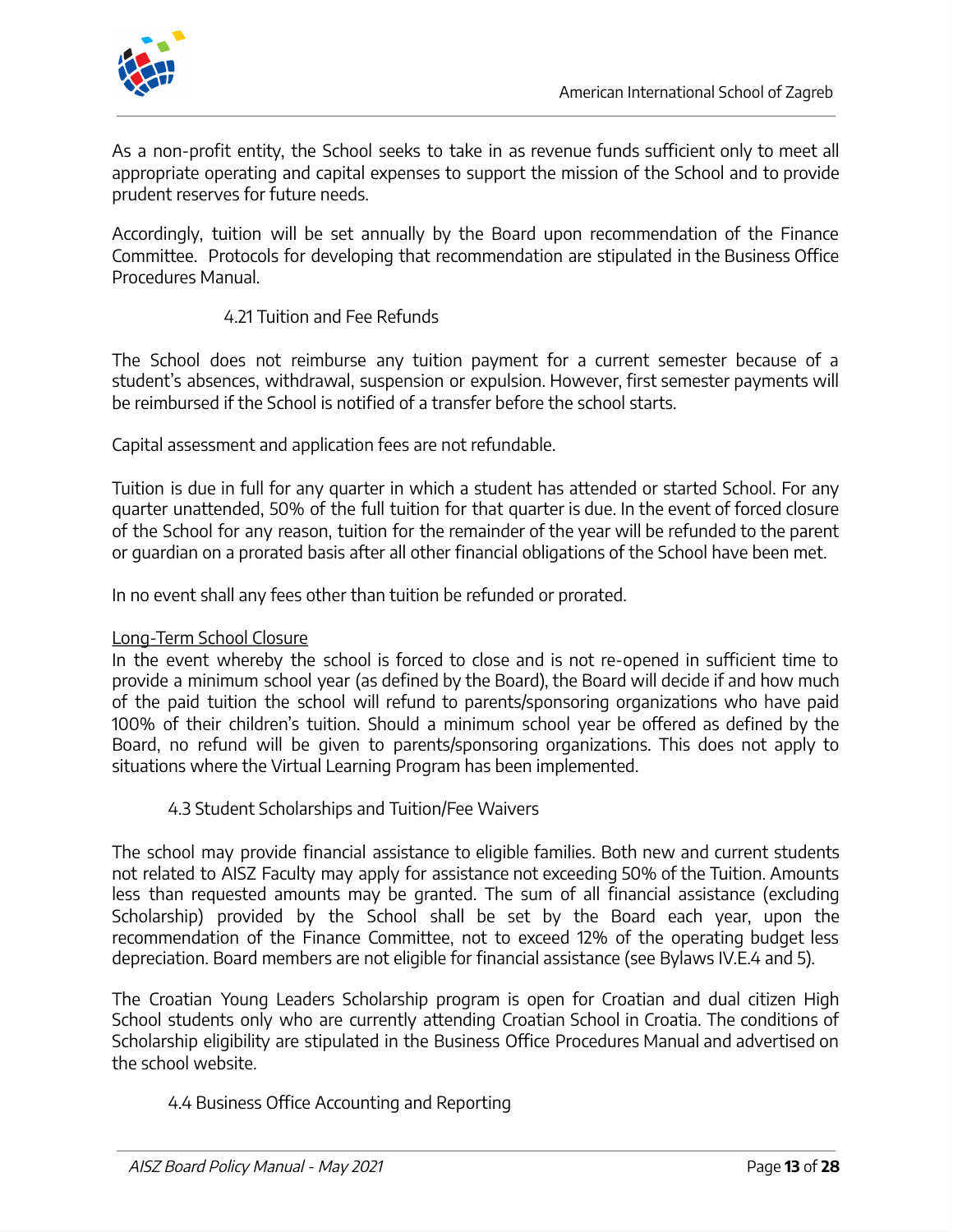

Monthly financial reports are produced and reviewed by the Board and administration.

4.41 Financial Audit

An independent firm on an annual basis audits all books and records of the school.

4.5 Business Office Procedures Manual

The Finance Committee annually reviews school financial procedures, which are documented in the Business Office Procedures Manual, bringing to the Board's attention significant changes in procedures.

# **5. Operations**

5.1 Facilities

School buildings and grounds at AISZ should offer the best possible environment for learning and teaching. Health, safety, and "educational suitability " will be at the forefront of all facilities' evaluation and planning. The care, custody, and safekeeping of the School's buildings and grounds are the responsibility of the Director.

5.2 Safety and Security

A safe, healthful working environment for AISZ employees and students is necessary for both the well-being of all and to ensure optimal conditions for learning. Accordingly, the Director shall ensure systems are in place that promote the safety and wellbeing of all personnel, including promulgating guidelines, training, implementation, and prevention/ follow-up to all incidents, injuries, and accidents.

Standards and protocols for such measures are prescribed in Administrative Regulations and published in handbooks and manuals as appropriate.

The school prohibits carrying, bringing, using, or possessing a dangerous weapon in any part of the school building, on school grounds, in any school vehicle, or at any school-sponsored activity by any individual without explicit authorization by the Director.

5.3 Emergency Policies 5.31 Emergency Procedures Manual

The Director shall maintain an up-to-date Emergency Procedures Manual and ensure the implementation of all regulations and practices therein. The Director will notify the Board of any significant changes to that Manual annually and as they are needed.

5.32 Crisis Response 5.321 Force Majeure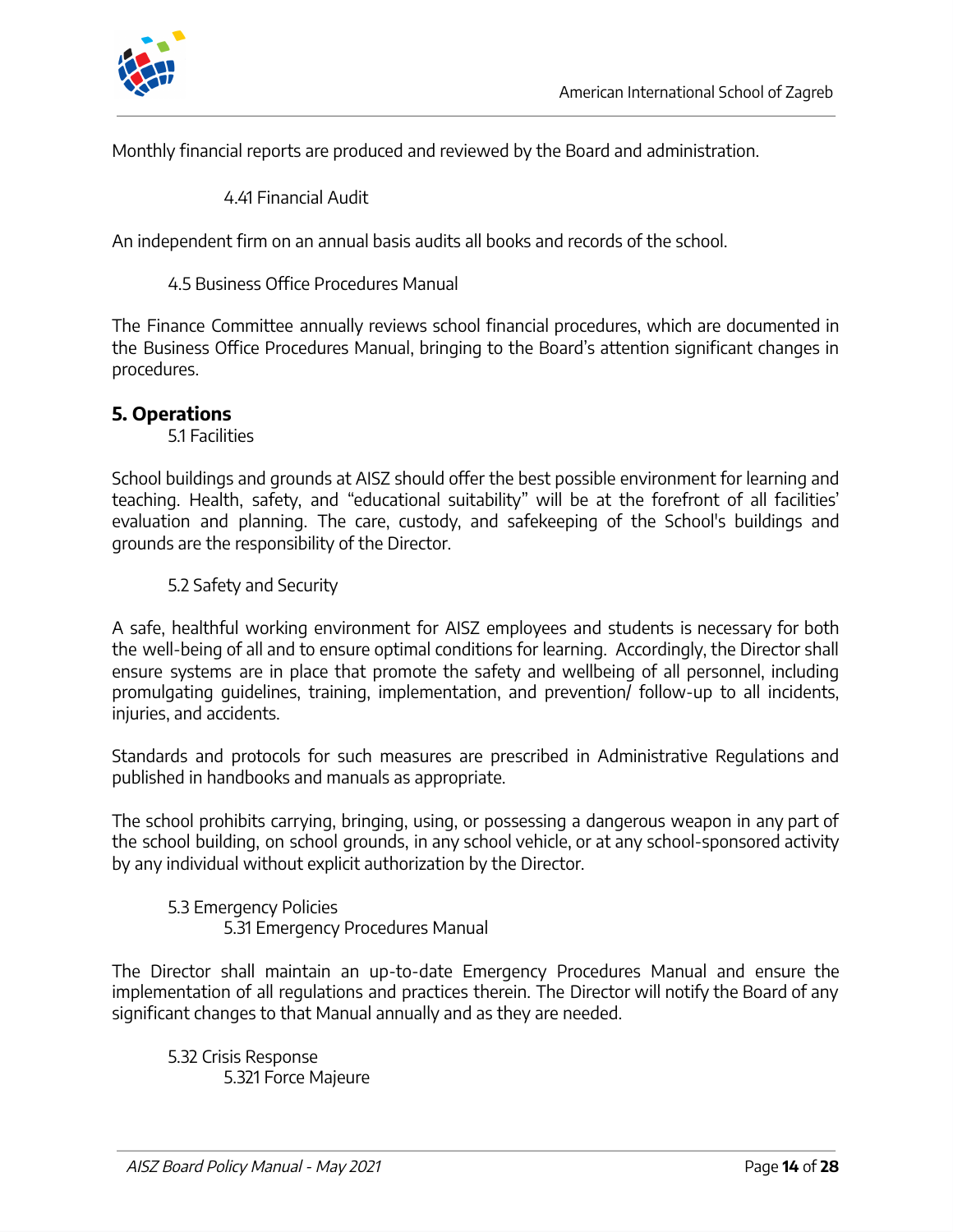

In the event of civil disobedience, war, strike, terrorist actions, natural calamity, or threats thereof, or in case of force majeure due to any other events, the school may be forced to close or limit access to its premises.

In the case of temporary closure, the School, to the greatest extent possible, will continue to deliver its programs virtually until such time as it can reconvene.

The Director shall ensure adequate plans and resources are in place, in accordance with the School's Risk Management Plan.

#### 5.322 School Closure/Dissolution

In emergency situations, it may be advisable to close the school. In such cases, the Director shall recommend to the Chair that the school be closed, either through early dismissal or for one day. If closure for more than one day is warranted, the Chair shall survey the full Board and then make a decision. If closure is anticipated to extend more than three days, the full Board will make the decision. Over and above this protocol, should a situation arise that poses danger to the safety and wellbeing of students and staff and the Director is not able to contact the Chair, s/he is authorized to close the school for up to one day.

School Closure: Continuation of Salary and Benefits

If the School is to be temporarily or permanently closed by order of the Board or as a result of a Force Majeure situation, employees will be entitled to termination benefits in accordance with the terms of their contracts. In the event of temporary closure, employees will continue to receive their salaries as long as they are on contract/employment with the School. In the event of permanent school closure employees on a continuing contract will be compensated as stipulated in the Croatian Labor Law and Reduction in Force Policy.

Employees on a current contract, not continuing for the following school year, will be compensated for six months or for the remainder of the current school year, whichever is the lesser of the two.

In the case of a permanent closure of the School, the School will fulfill its obligations to the best of its ability.

5.4 Operational Support Services 5.41 Transportation Program

AISZ contracts with an independent local bus company to provide transportation to students to and from the AISZ. Transportation is the responsibility of the parents and is coordinated directly between parents and the bus company.

#### 5.42 Food Services

Food service management is organized by an external company through which students may order lunch.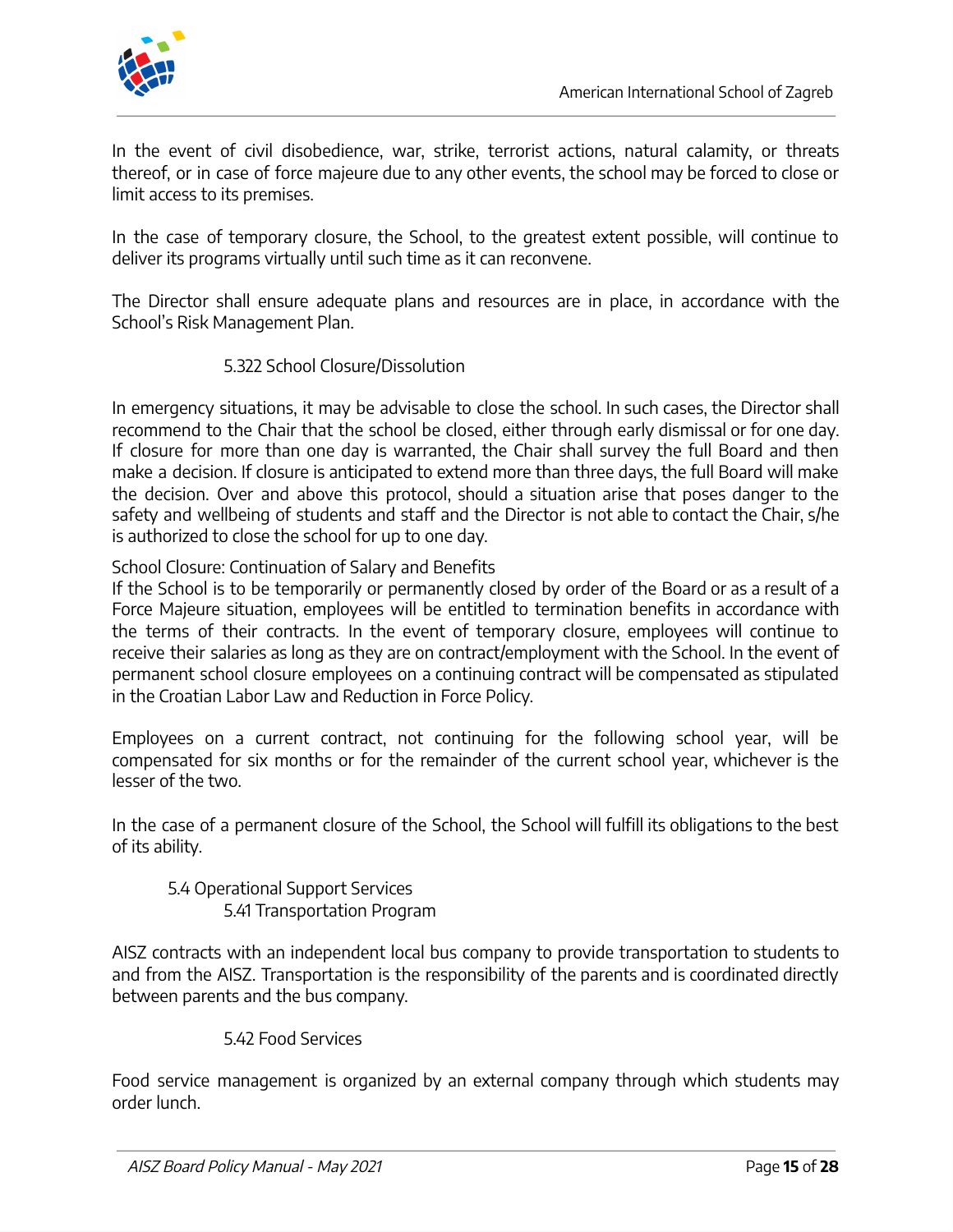

#### 5.43 Health and Wellbeing

The health and wellbeing of all employees and students are of the utmost importance. Accordingly, the School shall establish and maintains a safe and secure environment that promotes the good health of staff and students.

The Health Office will maintain a Health Services Manual providing standards and guidelines for ensuring the health and wellbeing of all employees and students, updated annually and communicated, as appropriate, to the school community in the Parent and Student Handbook and the Faculty and Staff Handbook.

#### 5.5 Risk management

Recognizing that AISZ, like all schools, is subject to risks that could negatively impact its long-term viability and operation, and in order to enable the Board to fulfill its responsibility to ensure the long-term viability of the school, the Director will maintain a systematic approach to risk management as follows:

a. The Director will produce an annual Risk Management Report for approval by the Board. b. The Risk Management Report will be based on an assessment of impact and likelihood of occurrence for all significant risks and articulate the appropriate mitigation strategy.

#### 5.51 Insurance

The School shall maintain adequate levels of insurance for losses through fire, theft, accidents, liability, and other risks as the Board sees fit. The Director in consultation with the Finance Committee shall determine the appropriate levels and annually review all coverage with the Finance Committee.

#### 5.6 Tobacco, Nicotine, Alcohol and Drug Use and Abuse

#### Use of Alcohol and Tobacco

AISZ is a smoke-free, nicotine-free, and electronic cigarette-free campus. In the interest of the health of the school community, the use of nicotine products is forbidden on the campus. In addition, the School prohibits the consumption of alcohol on campus by students. Consumption of alcohol is only permitted for adults with the consent of the administration. As a rule, alcohol consumption is not permitted while school is in session and/or in the presence of students.

#### Substance Abuse

Substance abuse by students and employees of AISZ is inconsistent with a healthy lifestyle and the goals of the School. Substance abuse may result in disciplinary action.

The Director shall communicate the School's Tobacco, Nicotine, Alcohol, and Drug Use and Abuse policies, expectations, and protocols in the relevant Handbooks.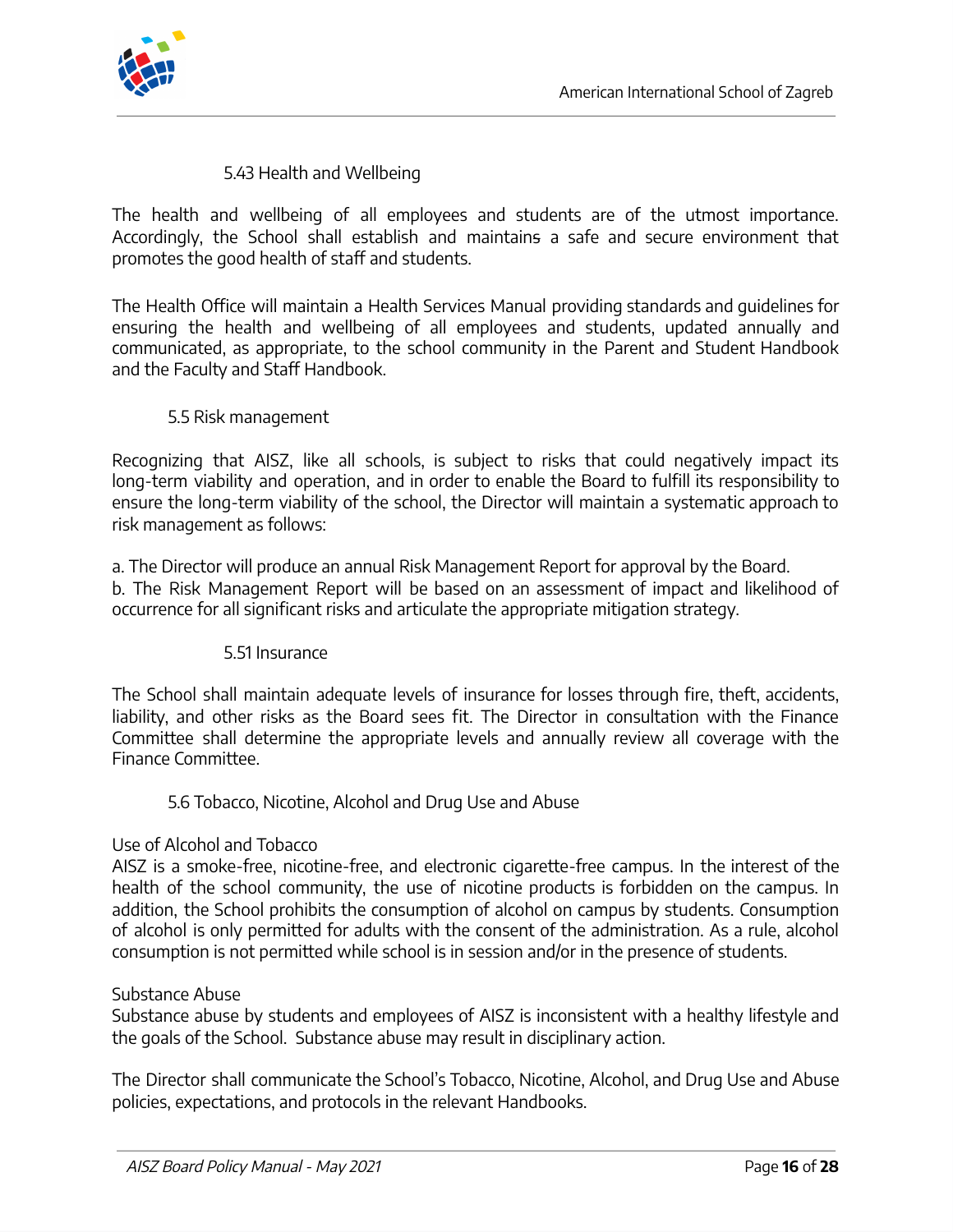

5.7 Data Storage and Security

The collection, analysis, and utilization of data is a vital aspect of school operations and planning, however, given the fast-changing nature of digital technology and increasing vulnerabilities, that data must be handled with care. Accordingly, the Director shall ensure that the School maintains appropriate storage, access, and use of data in accordance with best practice and GDPR protocols.

5.8 Acceptable Use of Technology

The appropriate use of technology is vital to fulfilling the School's Mission, and the School is committed to ensuring that technology is employed ethically and constructively. The Director will maintain, communicate, and ensure compliance by faculty, staff, and students, with the School's "Acceptable Use of Technology Guidelines." Failure to follow these guidelines can result in loss of privileges, disciplinary action, or legal action depending on the offense.

#### **6. Personnel**

6.1 Staffing Philosophy

AISZ will maintain and continuously review an organizational staffing plan, which best promotes high achievement for all students. Qualifications, Professional Responsibilities, and Dispositions required by our Faculty are in the Staff Handbook and posted on the school website.

6.11 Equal Opportunity

AISZ does not discriminate on the basis of age, gender, national origin, race, religion, political affiliation, or sexual orientation in employment practices and proactively supports Diversity, Equity and Inclusion.

6.2 Job Classifications 6.21 Qualifications and Job Descriptions

AISZ faculty and staff rights and responsibilities are prescribed in the Job Description, Human Resources Manual, and Faculty and Staff Handbooks.

6.3 Faculty and Staff Recruitment and Assignment

The Director will recruit and retain international and local staff members who consistently support, promote and apply the mission of AISZ.

#### 6.4 Contracts/Terms and Conditions of Employment

Contract protocols and terms and conditions of employment are in accordance with the guidelines and standards stipulated in the Faculty Handbook.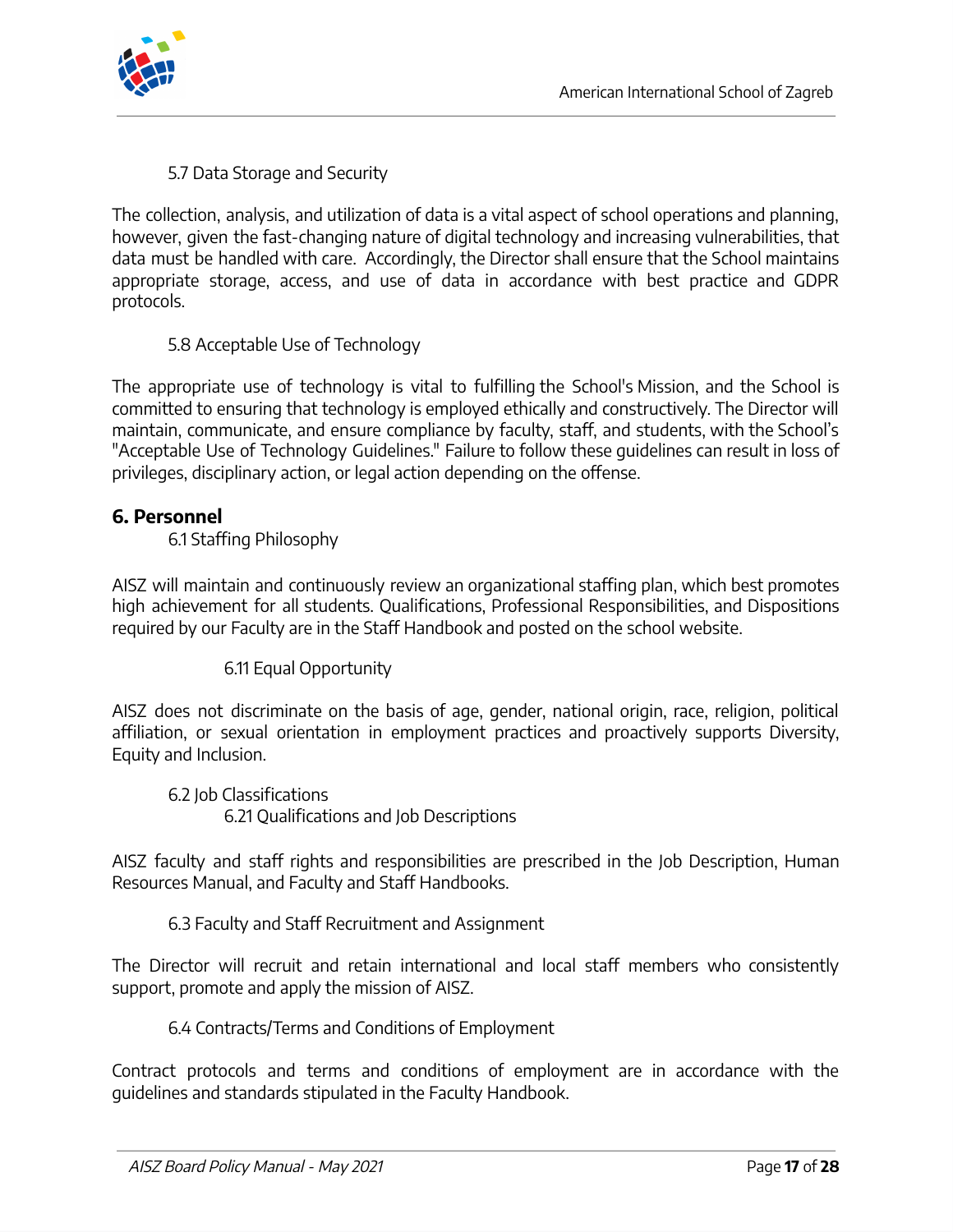

#### 6.41 Compensation and Benefits

Procedures for changes to the salary and benefits offered by the School are detailed in the Business Office Manual and Faculty Handbook and are reviewed by the Finance Committee and Board of Trustees.

6.42 Professional Development

AISZ will maintain an effective professional development program.

#### 6.43 Supervision and Evaluation of Personnel

AISZ will maintain standards for effective faculty and support staff and a process for evaluating performance.

#### 6.44 Personnel Records

Employee personnel records shall be maintained as directed by the Director and described in the Human Resources Manual.

An individual's personnel file is open to review by the faculty or staff member by appointment. The employee retains the option of appending a statement to any supplemental documents maintained in this file. The employee may request that an item be added or discarded from his file. The decision rests with the Director.

#### 6.45 Suspension/Termination

The contracts of faculty and staff members may not be renewed, or faculty or staff members may be suspended or dismissed from their positions, in accordance with the applicable contractual clauses and policies of the School Board, aligned with Croatian legal requirements.

#### 6.46 Staff Complaints and Grievances

Members of the school community shall attempt to handle complaints and grievances with the appropriate authority at the level closest to the problem.

The Director is the final arbiter within the school in the resolution of formal grievances and complaints unless the grievance is filed against the Director, at which time the established grievance procedure will be followed. This procedure is contained in the AISZ Faculty and Staff Handbook.

#### 6.47 Reduction in Workforce (RIF)

In the event of a significant drop in student population or other serious impacts on the budget,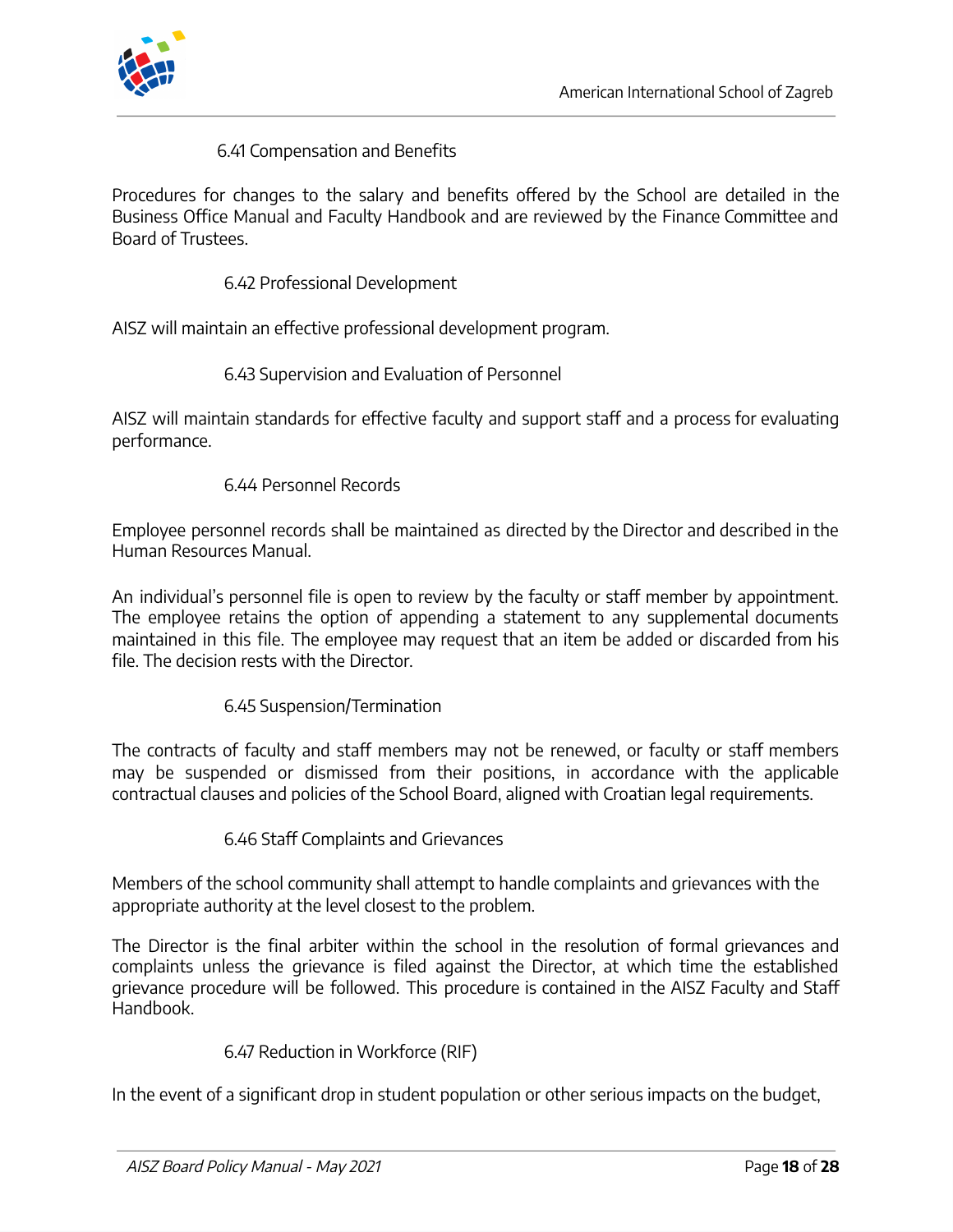

the school may need to reduce staffing under the Reduction in Force policy contained in the AISZ Faculty and Staff Handbook. This decision must be approved by the Board. Proposals under the RIF are drawn up by the leadership team. These roles are applicable to foreign hires while Local Hires will be redundant according to Croatian Labour Law. Recommendations of any reduction in force must be submitted by the Director to the Board for final approval.

This policy does not supersede or supplement any other policies or clauses regarding contract termination. The intent and spirit of this policy is to allow the school to initiate a reduction in force due to the elimination of consolidation of programs based on student and community needs and circumstances.

6.5 Harassment Policy

AISZ will not tolerate harassment by any member of the community, student, teacher, administrator, parent, school or contractual staff, or visitor on the premises or at events sponsored by the school.

The Director shall take the following steps to enact this policy:

- ❏ Publish and disseminate a clear definition of harassment and bullying.
- ❏ Ensure that the educational program includes information about harassment and bullying as appropriate.
- ❏ Promulgate and enact an effective reporting and investigation/follow-up protocol in the event of suspected or alleged harassment or bullying.
- ❏ Establish, communicate, and enforce appropriate consequences for proven cases of harassment or bullying, including addressing knowingly false accusations.

6.6 Whistleblower Policy

The School encourages employees to report unethical or illegal conduct of any type and ensures that there will be no retaliation for reporting pursuant to the established protocol. The protocol for reporting and addressing alleged unethical or illegal conduct is described in the Human Resources Manual.

6.7 Human Resource Protocols (Human Resources Manual/Staff-Faculty Handbook)

AISZ is committed to ensuring that employees are fully aware of standards and protocols regarding their employment. The Director shall maintain and promulgate appropriate Handbooks and Manuals describing expectations and rights and responsibilities of employees, aligned with school policy. Employees are required to review their relevant Handbook and abide by the guidelines therein.

# **7. Instruction**

7.1 Educational Philosophy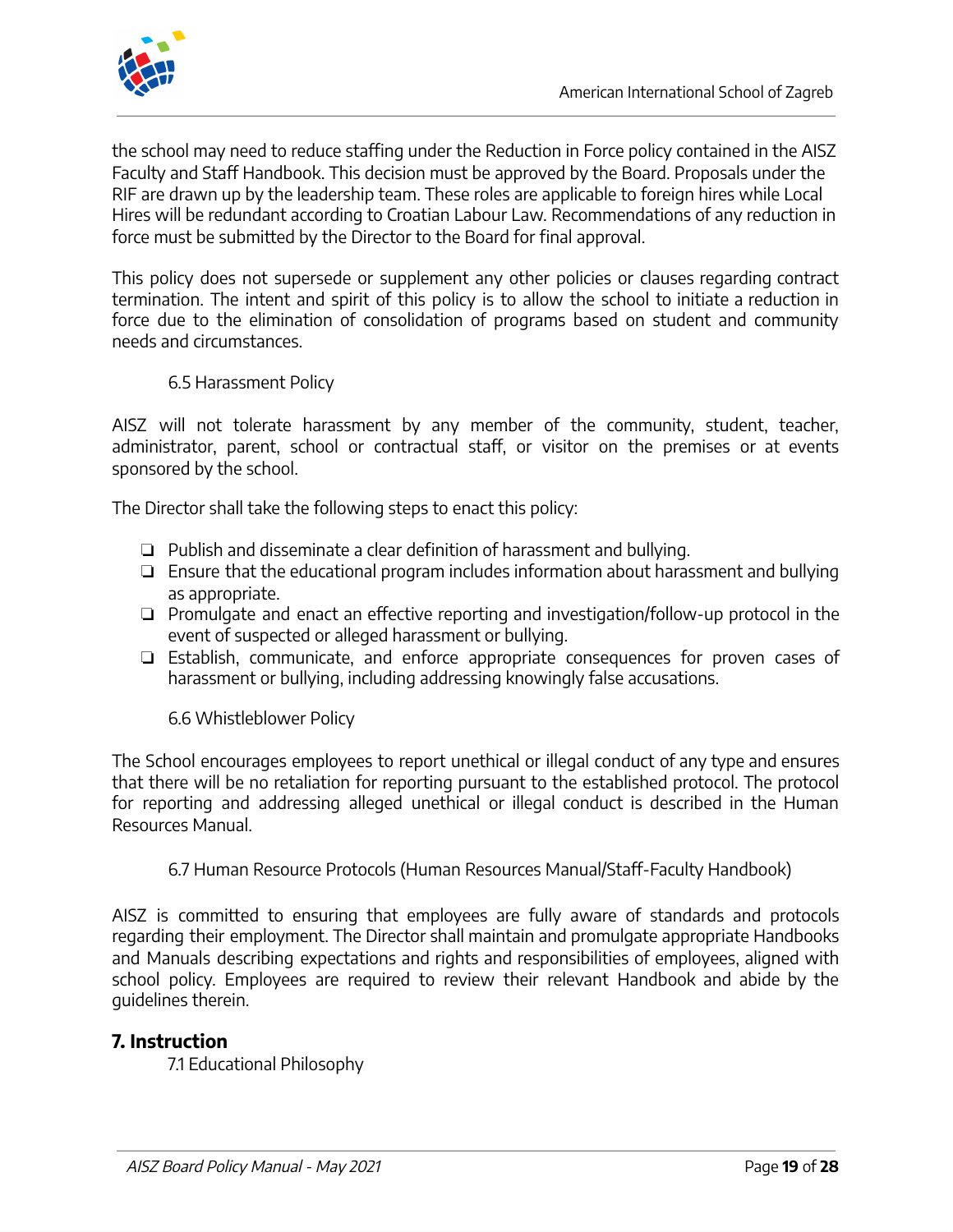

The American International School of Zagreb offers an academically rigorous international curriculum from Early Childhood to Grade 12. We offer an accredited, coherent, balanced, and personally engaging learning environment, based on current research and best practice that has as its foundation built on expertise, extraordinary care, and "the pursuit of 'the imagined' . To this end:

- ❏ All AISZ programs, including curriculum, are consistent with the mission, vision, and strategic direction of the school.
- ❏ AISZ students are viewed as individuals and as such benefit from, to the extent possible, differentiated programming to maximize their potential.
- ❏ The school's program deliberately encourages students' physical, social and emotional growth in addition to intellectual growth.

# 7.11 Learning Assets

- ❏ We are researchers: curious, courageous, resourceful.
- ❏ We are thinkers: open-minded, flexible, persistent.
- ❏ We are collaborators: empathetic, compassionate, reliable.
- ❏ We are self-managers: resilient, responsible, reflective.
- ❏ We are communicators: confident, responsive, respectful.

# 7.12 Learning Principles

We define learning as a process that leads to a sustained and demonstrable consolidation or extension of conceptual understanding, competencies, and character.

- ❏ We can all learn and have a right to do so.
- ❏ Learning is a personal and social, as well as an emotional and cognitive activity.
- ❏ Learning environments have a significant impact on our learning.
- ❏ Transfer of learning happens best in rich and relevant contexts.
- ❏ Common learning cultures need to construct common meaning through a common learning language.

# 7.13 Instructional Standards

AISZ has developed a professional growth model that provides the basis for instructional standards. The AISZ Faculty Professional Growth Plan includes standards that address and relate directly to the AISZ Strategic Plan. This model provides a shared definition of the work teachers do with students and colleagues and informs teachers' work throughout the year.

7.2 School Calendar

The school year will consist of between 176-180 student contact days. One virtual learning day is the equivalent of a face-to-face day. As student conferences are an essential part of learning and involve active engagement of the students, parents, and faculty, conference days are considered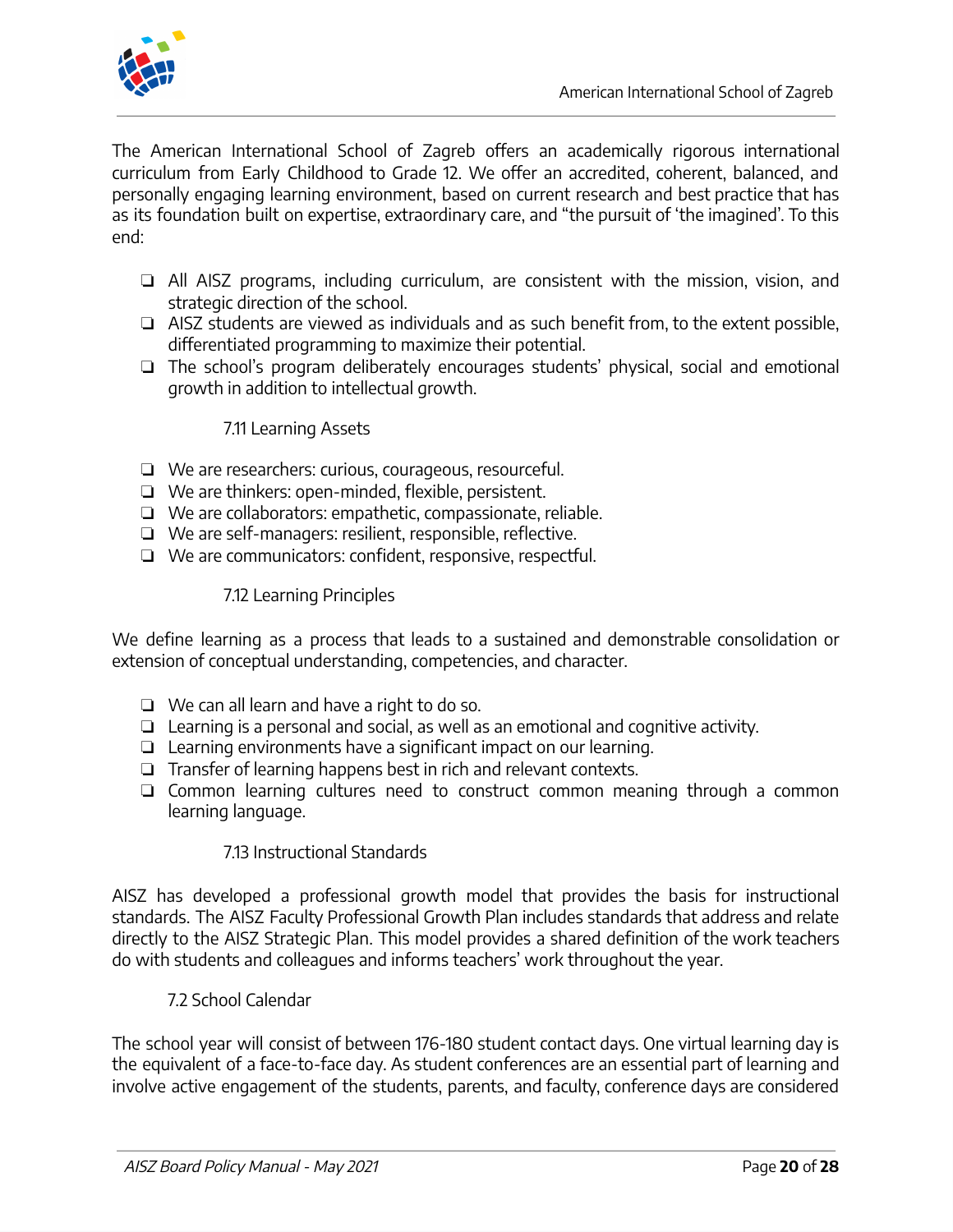

contact days.

7.3 Curriculum and Instruction 7.31 Curriculum Development

AISZ will maintain a curriculum that is:

- ❏ Documented.
- ❏ Standards-based.
- ❏ Guaranteed and viable.
- ❏ Designed to address the diverse needs of all AISZ learners.

#### 7.32 Instructional Methods and Techniques

We embed our goal of developing exceptional international citizens at the center of all that we do. We use conceptual understandings of the human condition to explore the specific and interconnectedness of disciplined academic thought and practice.

We believe that the future of each of our students is rich with promise and opportunity. We want our students to capitalize on these emerging opportunities by enhancing the skills that have been identified as the critical survival skills of the 21st Century and optimizing personalized, student-centered learning.

We understand that every one of us learns differently and has different strengths and areas for growth. We have different interests and experiences, dreams, and goals. We believe that we all can learn at a high level and have a right to do so. By increasing personalization and individualizing instruction, we put the interests of students at the center of their learning. This way we can facilitate students' own efforts to achieve their maximum potential and pursue their dreams.

#### 7.33 Student Impact Goals

- ❏ Expertise: Every student will become an expert in his or her own learning.
- ❏ Extraordinary Care: Every student is known, advocated for, and supported.
- ❏ The Imagined: Every student personalizes learning and pursues dreams.

#### 7.34 Material Selection/Controversial Issues

Access to quality instructional materials is a key component of the AISZ learning experience and shall be the responsibility of the Director, as delegated as s/he sees fit.

There may be times when controversial or potentially controversial academic material, books, information, artwork, or subject matter is brought to the attention of the Administration. In such instances, the Director is responsible for making a decision about the use of the material in due consideration of both the principles of academic freedom and cultural sensitivity.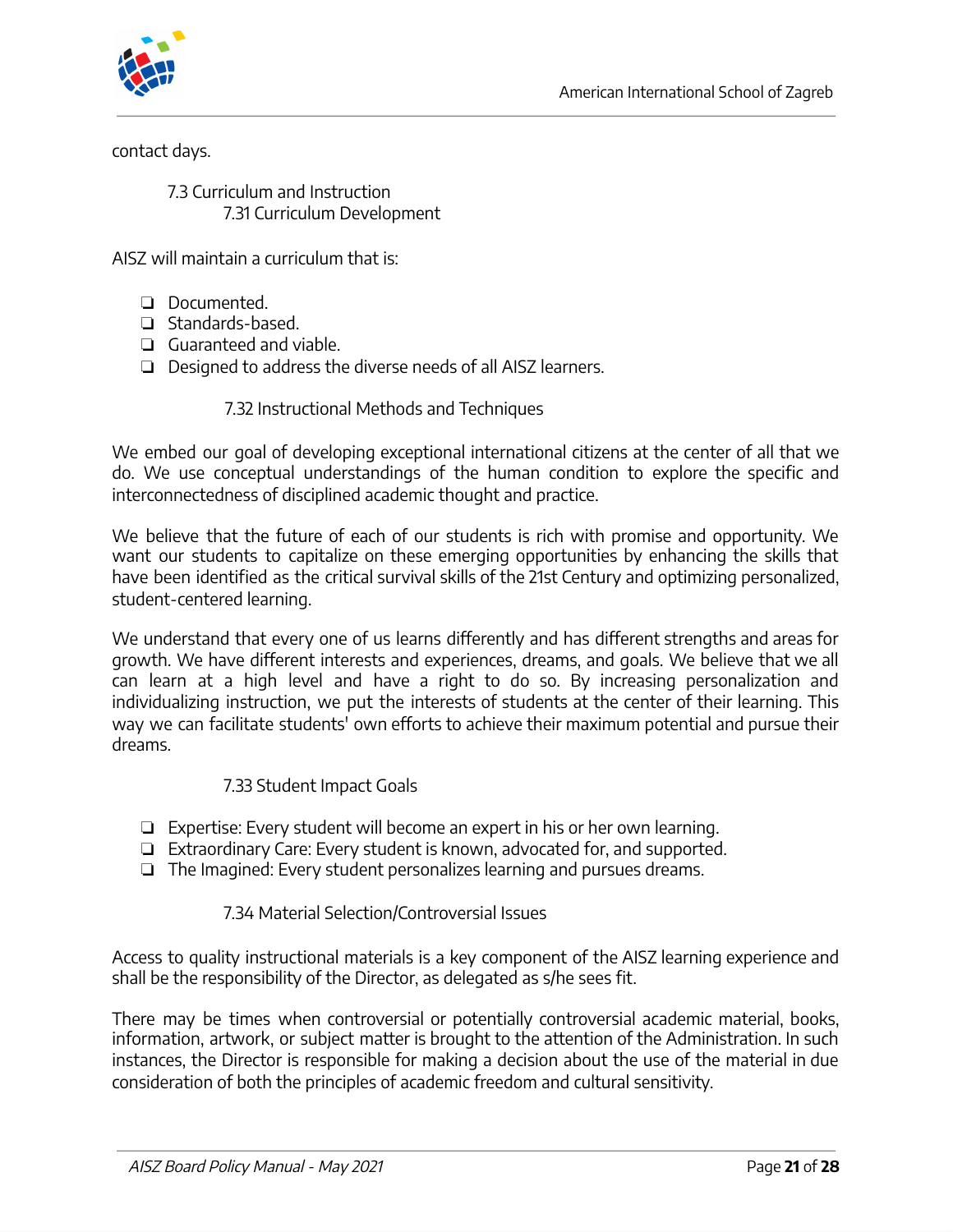

#### 7.35 Academic Freedom

AISZ believes that academic freedom is a necessary condition for the successful practice of the academic profession and is fundamental to the mission of the school.

The Board supports the Director in his/her efforts to protect teachers from censorship or undue restraint that interferes with their obligation to fulfill their classroom duties in a manner consistent with the School's goals and philosophy.

#### 7.36 Technology Use

The appropriate use of technologies to enhance the educational experience of our students is vital to ensuring instruction is effective and efficient.

The Director shall ensure that the use of technology is deliberately planned, coordinated, implemented, and evaluated across all sectors of the school. Protocols for the selection and employment of software, hardware, training and instruction, and security as well as standards for technology use at AISZ shall be established in the IT and Technology Procedures Manual, to be approved by the Director annually.

#### 7.37 Continuity of Learning: Virtual School

In the event of temporary or long-term closure of the School or withdrawal of a substantial number of students due to force majeure, AISZ will provide continuing education through a "virtual school, " utilizing faculty and staff supported by technology as appropriate.

Guidelines for the AISZ Virtual School will be published in the Community Handbook including:

- ❏ Student eligibility, differentiated by grade level for participation.
- ❏ Conditions under which the AISZ Virtual School will be inaugurated.
- ❏ Guidelines for its operation.
- ❏ Clarification of the standards and performance requirements.
- ❏ Protocols for internal accountability and recording/reporting student achievement.
- ❏ Duration parameters.

The Director will ensure that preparations are made and resources required are identified for the success of the AISZ Virtual School, should it be needed, by the start of the school year.

7.4 Student Support Services 7.41 Learning Support Program

As outlined in the AISZ Student Support Services Handbook, caring for the academic, emotional, moral, and physical learning needs of a group of children is complex. For this reason, we are firmly committed to a collaborative and holistic team approach to problem identification and the design of interventions that will enhance student learning.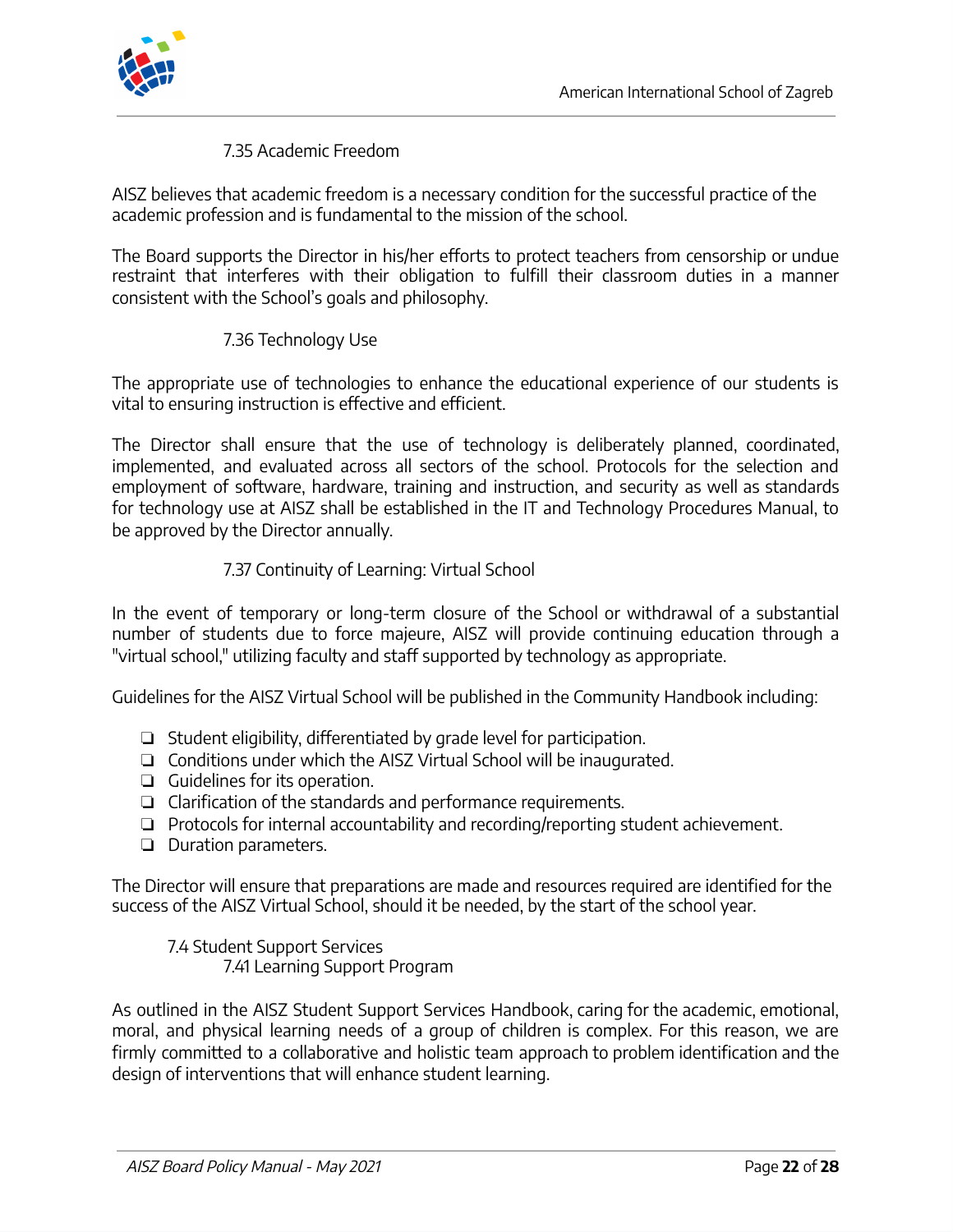

The Student Support Team (SST) successfully serves a managed number of students representing a range of learning differences with mild, moderate, and exceptionally able learning profiles. Service delivery is based on a tiered, Response to Intervention (RTI) approach through push-in or pull-out, small group or individualized support. The SST monitors progress using classroom and standardized data points.

There may be times when students, after admission, are identified as benefitting from support. At this point, an intervention plan is developed. At times, a referral for a full educational evaluation may be made with the goal of helping students to successfully access the learning program at AISZ through structured support services.

AISZ strives to serve students' needs to the extent of the resources available. At this time, the school is unable to diagnose students or to provide long-term remediation and therapeutic treatment plans. If a child's needs reach a level beyond our service capabilities, the school may refer and recommend for outside educational evaluations, remediation programs, consultations and therapeutic services at extra cost to the family or may recommend a different learning program altogether.

# 7.42 English as an Additional Language Program

The EAL (English for Speakers of Other Languages) Program at AISZ is designed to assist students to reach a level of English proficiency necessary for all academic work.

During the admissions process, all children whose mother tongue is not English are identified. Students applying for PreKindergarten through Grade 5 are admitted regardless of English-language proficiency. Beginning in Grade 6, students' English language proficiency is assessed during the admission process and an admission decision is made based upon their ability to access the curriculum.

On-going assessments are used to determine the language support needed to help students access grade-level content, as well as when their English language proficiency is adequate for exiting the EAL program.

#### 7.5 Class Size

Optimal class size limits are set by the Director in consultation with the Board.

#### 7.6 Activities Program

For a student to reach his or her individual potential, our school will focus on nurturing each student's intellectual, physical, social, and emotional well-being. Being resilient, learning and implementing coping and stress management strategies, and managing time effectively, come more readily when children feel safe and secure. Balance, therefore, is essential to our lives, so diverse learning environments and a comprehensive program of after-school activities enhance our total school experience. Participating in our after-school and sports activities is strongly encouraged as it promotes a healthy lifestyle and also builds friendships. Being physically fit and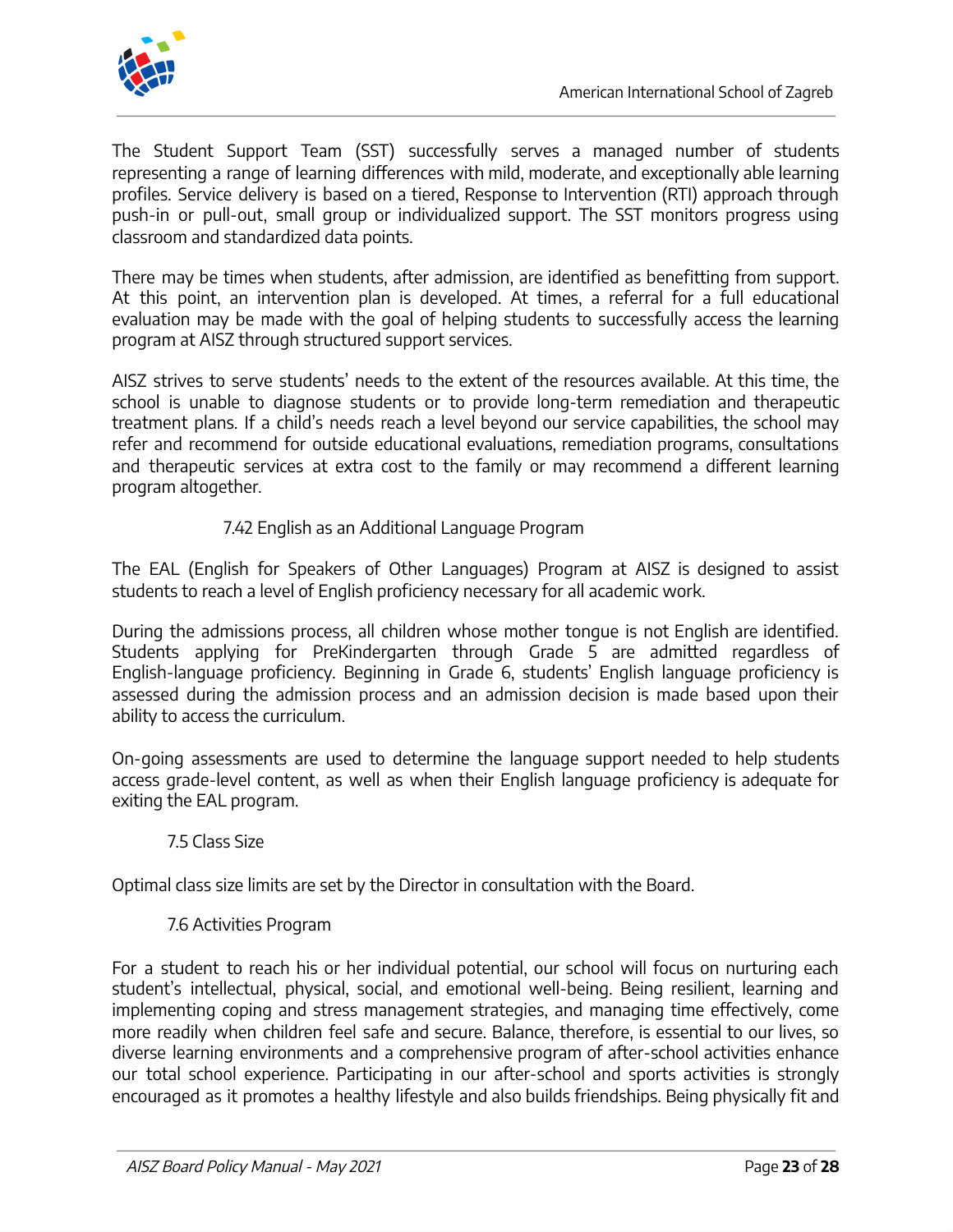

active assists all learning as well as lifestyle. Creativity is enhanced through the fine and performing arts program.

The Director shall develop and promote a variety of grade-level appropriate after-school activities for AISZ students.

7.7 Graduation Requirements

Graduation requirements are aligned with accredited academic credits determined by the school and certified by the Director and leadership team. All graduation requirements must be met in order to receive an AISZ diploma. For transferring high school students, the academic record must include necessary credits in each academic domain to allow for completion of requirements prior to graduation. In extraordinary circumstances, the Director may waive a subject credit requirement in recognition of prior and demonstrable learning.

In addition to the requirements for an AISZ diploma, students may matriculate into the International Baccalaureate Diploma Programme in Grade 11 and receive an IB Diploma if they meet the necessary qualifications and exam results.

# **8. Students**

#### 8.1 Admissions

AISZ will accept children without discrimination on the basis of gender, national origin, race, religion, political affiliation, or sexual orientation.

AISZ will admit students based on its evaluation of the potential of the applicant to benefit from the educational services available at AISZ and the School's capacity to meet the educational needs of the applicant.

In order to maintain an international balance in the school, there will be no more than 30% of any nationality in the student body.

8.11 Placement of Students

New students come to AISZ from a variety of educational experiences, including grade-level placement that may or may not conform to the AISZ model. Accordingly, the Director shall place students in the most appropriate grade level at AISZ.

8.2 Student Rights and Responsibilities

AISZ expects that all its students shall adhere to the school's values. All parents and students shall be informed of their rights and responsibilities through parent and student handbooks, stipulating the school's expectations and protocols.

We believe in all of our students and that the futures our students have before them are filled with remarkable opportunities. Learning at the American International School of Zagreb prepares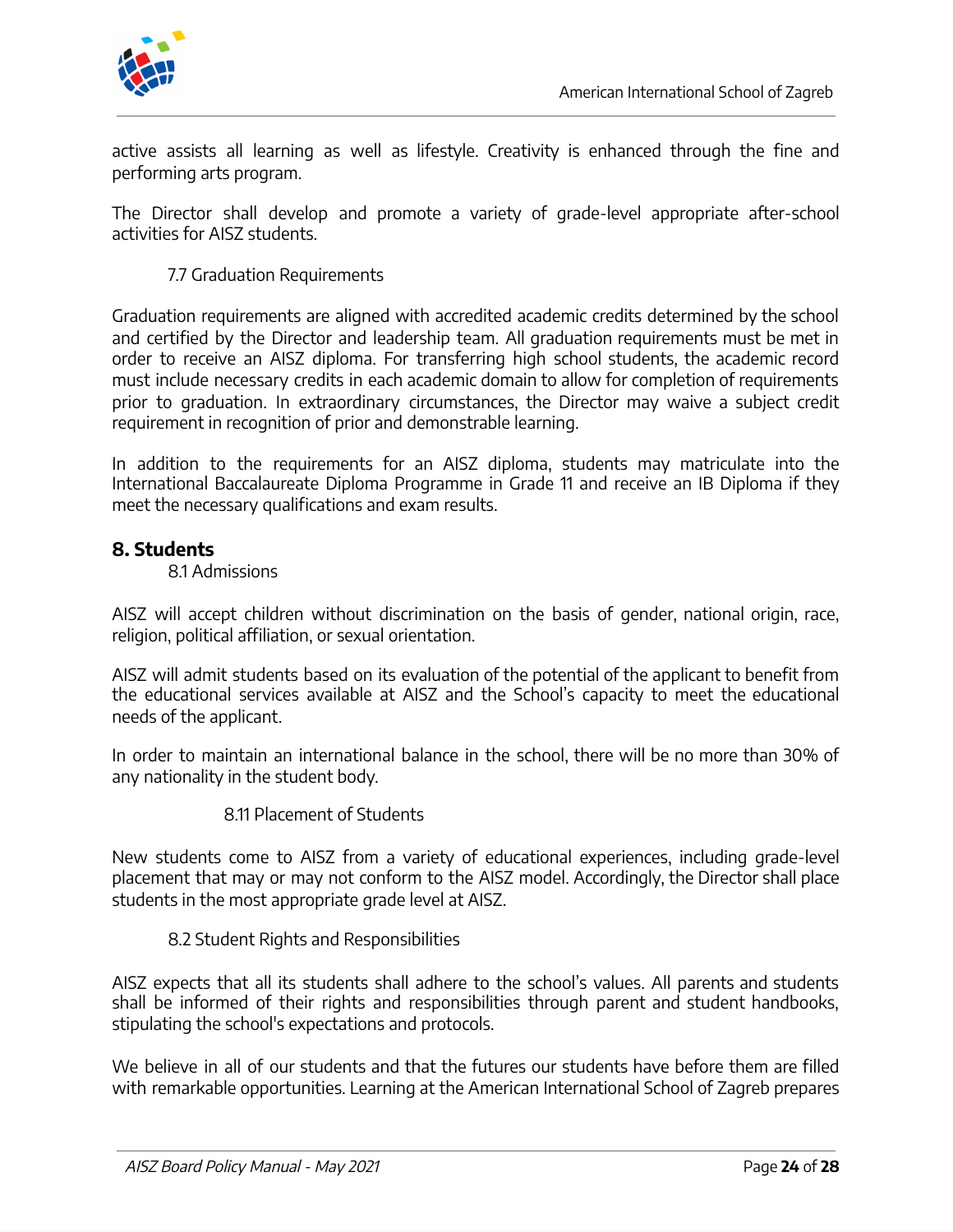

capable and empathetic students with the skills, competency, and character to be equipped for an ever-changing and dynamic future where the large majority of employment opportunities have yet to be invented. We believe that the attributes of a successful international citizen are empathy, the making of ethical choices, a service-minded attitude to others, a concern for our environment and resources, a commitment to integrity, and the personal resilience to learn from disappointments and failures.

> 8.21 Student Conduct 8.211 Student Discipline, Suspension, and Expulsion

The Board delegates to the Director the articulation of standards of student conduct, the inculcating of such values in the lives of AISZ students, the application of discipline-based on them, and the determination of appropriate sanctions, which may include counseling as well as disciplinary measures such as suspension or expulsion.

8.22 Tobacco, Nicotine, Alcohol and Drug Use

AISZ maintains a smoke/nicotine/vaping-free, drug-free and alcohol-free environment for students on campus and at all school events held off-campus.

8.3 Student Welfare and Safety 8.31 Child Safeguarding

AISZ promotes the values of respect, integrity, compassion, and responsibility. The AISZ Child Safeguarding Policy seeks to protect the student, the family, and the AISZ community. It ensures that the right of a child to protection and access to confidential support systems is available to all students.

All faculty and staff at the American International School of Zagreb are mandated to report their concerns about the well-being of any student. Reporting and follow-up of all suspected incidences of child abuse or neglect will proceed in accordance with Standard Operating Procedures described in the policy and procedures.

Protocols and guidelines for child protection are published in the AISZ Child Safeguarding Policy and Procedures.

# 8.4 Student Life

Students at AISZ spend their school day in a vibrant, stimulating, multicultural campus. In sustaining this student life culture, the Director shall ensure that the School offers a variety of opportunities for students to engage socially, practice leadership, experience teamwork, and develop their creative talents.

# **9. Community/External Relations**

9.1 Communications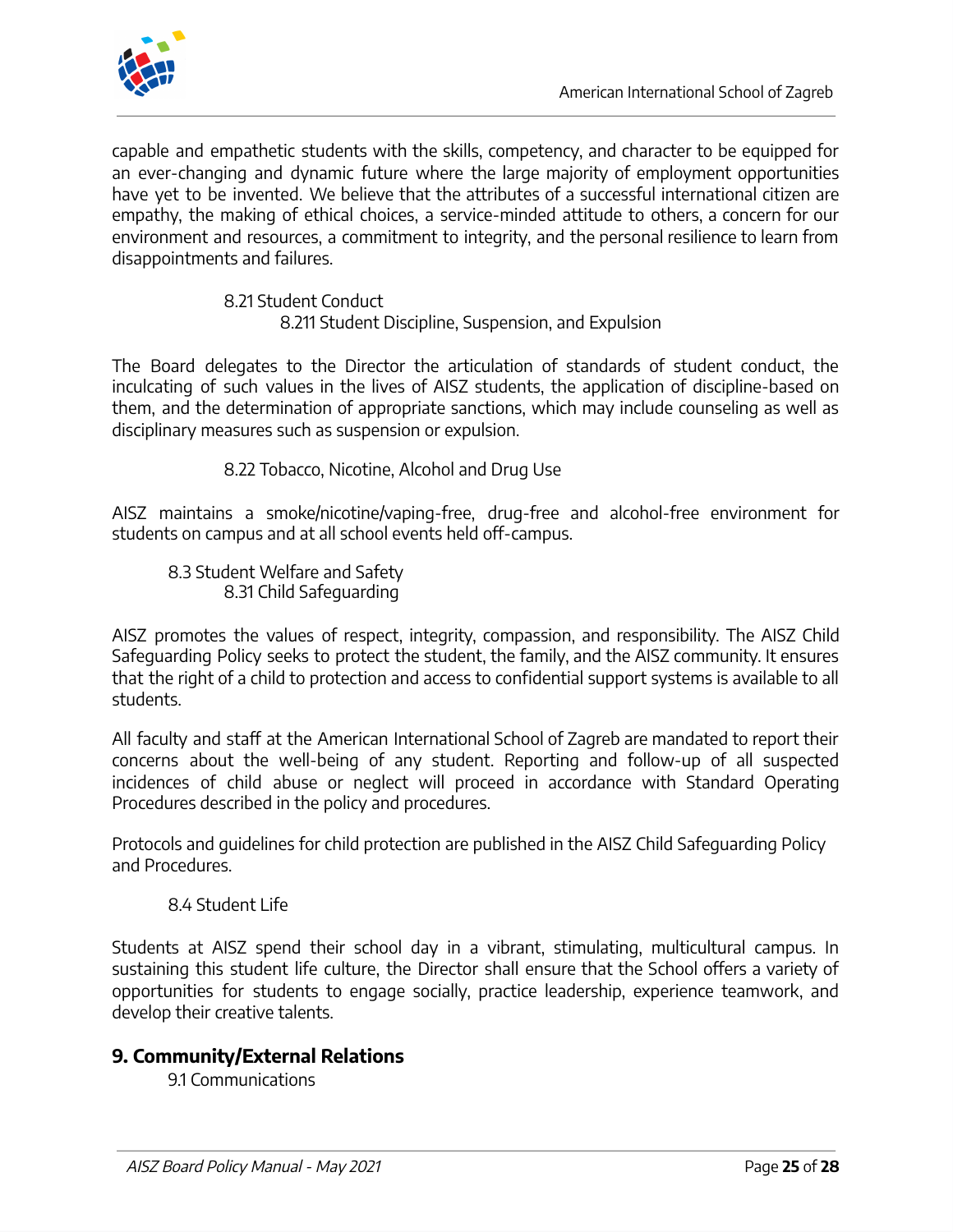

AISZ recognizes the need for effective communication within the school community. Accordingly, the Board has established the following guidelines:

- ❏ The Director is responsible for establishing and implementing communication protocols within the school, including proactive communications from the school to the community and a procedure for handling questions and comments from students and parents.
- ❏ In all cases, operational matters should be discussed and problems solved by those immediately concerned and be taken to higher authority only when adequate satisfaction cannot be obtained otherwise.
- ❏ Should the issue still not be addressed to the community member's satisfaction, the matter may be directed to the Director. If still unresolved, the community member may then register his/her concern in writing with the Board. Any Board review of operational concerns will be focused on ensuring that policy and regulations were adhered to.
- ❏ Questions about school policy should be directed to the Director who will consult with the Board as necessary. Decisions will be referred back to the Director for reply or action. Board members' authority exists only in the Board acting as a whole. Individual board members will not become involved with administrative matters related to students or teachers.
	- 9.2 Community Relations
		- 9.21 Outreach to Community/Government

Positive relations with the community and governmental agencies contribute to the ability of the School to fulfill its mission. In that regard, the Board will ensure that policies established promote good relations and the Director will ensure that operational practices make that a reality.

In particular, the School will specifically endeavor to maintain strong and positive relations with the government and people of Croatia as well as with the US Embassy and other mutually beneficial organizations.

# 9.22 Media Involvement

The Director and a designated Board member if applicable, are the only members of the school authorized to talk directly to the media in case of crisis. Any other public relations media involvement by staff must have the authorization of the Director. Student involvement in public relations activity must have the authorization of the Director and written authorization of the students' parents.

# 9.23 Marketing and Development

AISZ will establish and maintain a marketing and development policy consistent with the mission. To this end:

❏ The Board and School will effectively communicate the diversity, value and academic standards of the school.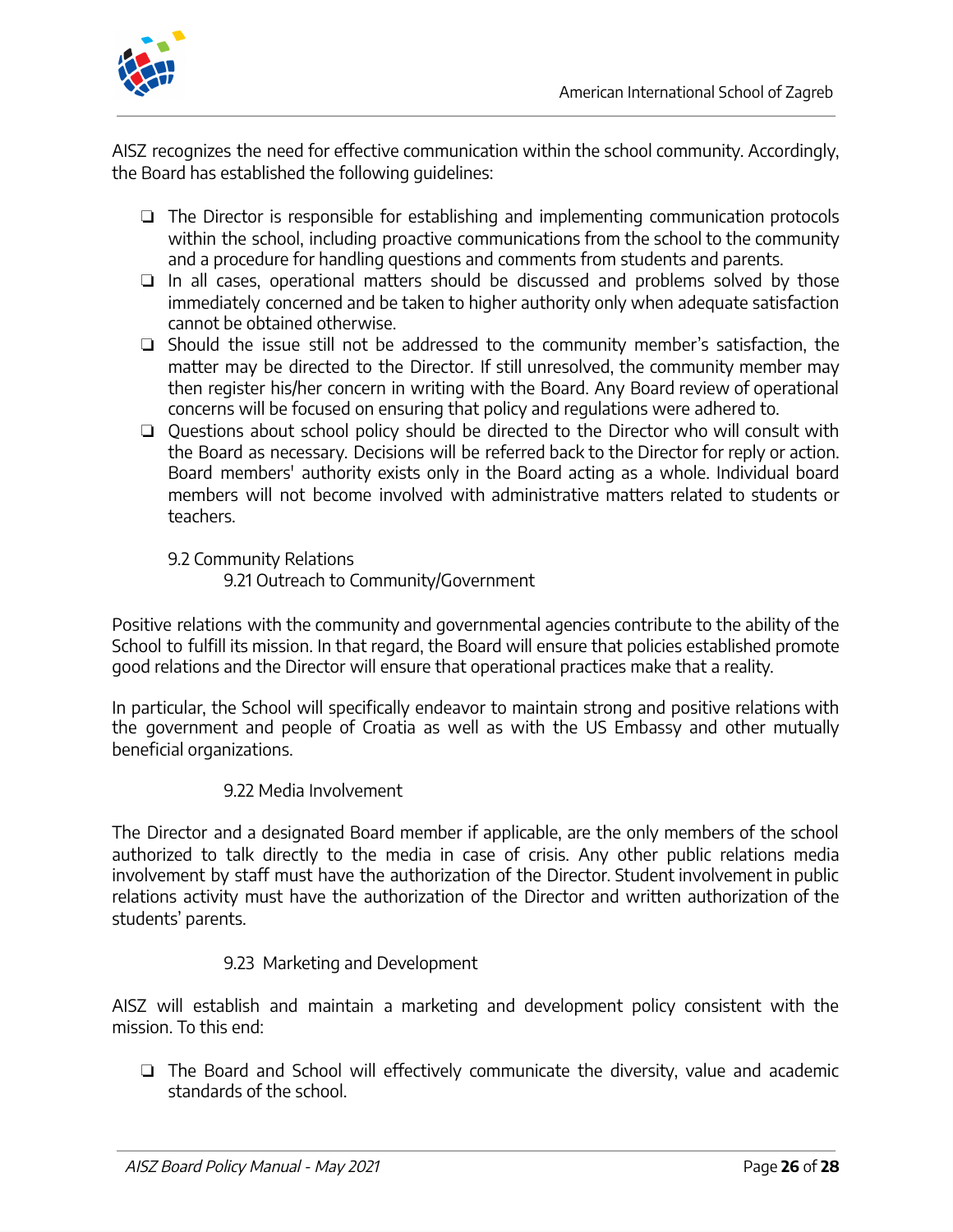



- ❏ The School will maintain an up-to-date marketing plan.
- ❏ AISZ will actively work toward attracting students to the School.

9.24 Community Use of Facilities

The campus and its facilities are available for rental after normal School hours, and on weekends, holidays, and vacation periods. It is available during school hours if the use is deemed as practical, positive, and for the good of the School (bake sales, sales of books, etc.).

The School will normally assess a fee for the use of its facilities.

The use of AISZ facilities shall be regulated through the Director's office in collaboration with the Business Office.

9.3 Parent Involvement

9.31 Parent-Teacher Association

AISZ values the contributions of its parents and authorizes the establishment of a Parent-Teacher Association (PTA) whose purposes are to:

- ❏ Bring the school community together.
- ❏ Promote the values of the school.
- ❏ Support parents.
- ❏ Raise funds for events or resources that augment the curriculum.

The PTA is authorized to establish Bylaws and procedures based on the AISZ PTA By-Laws, which are approved by the Board.

#### 9.32 Parent Information

Communicating to parents the many aspects of AISZ occurs in many ways, prime among them, the compilation of guidelines, protocols, and procedures into a handbook distributed to all parents upon enrolment and updated annually. The Director is responsible for circulating a Community Handbook.

#### 9.33 Parent Responsibilities and Interactions

At AISZ, we value the relationships within our school and our community. These relationships strengthen our school further and foster a positive and supportive environment for our students and their families. We believe that these relationships must be based on honesty and integrity.

We also value the participation of all parents and guardians in day-to-day life at AISZ and in the many different learning, sports and community activities and events. The Parent Code of Conduct contained in the Community Handbook supports our intention to provide a welcoming, respectful, open and safe environment for all of our AISZ community members.